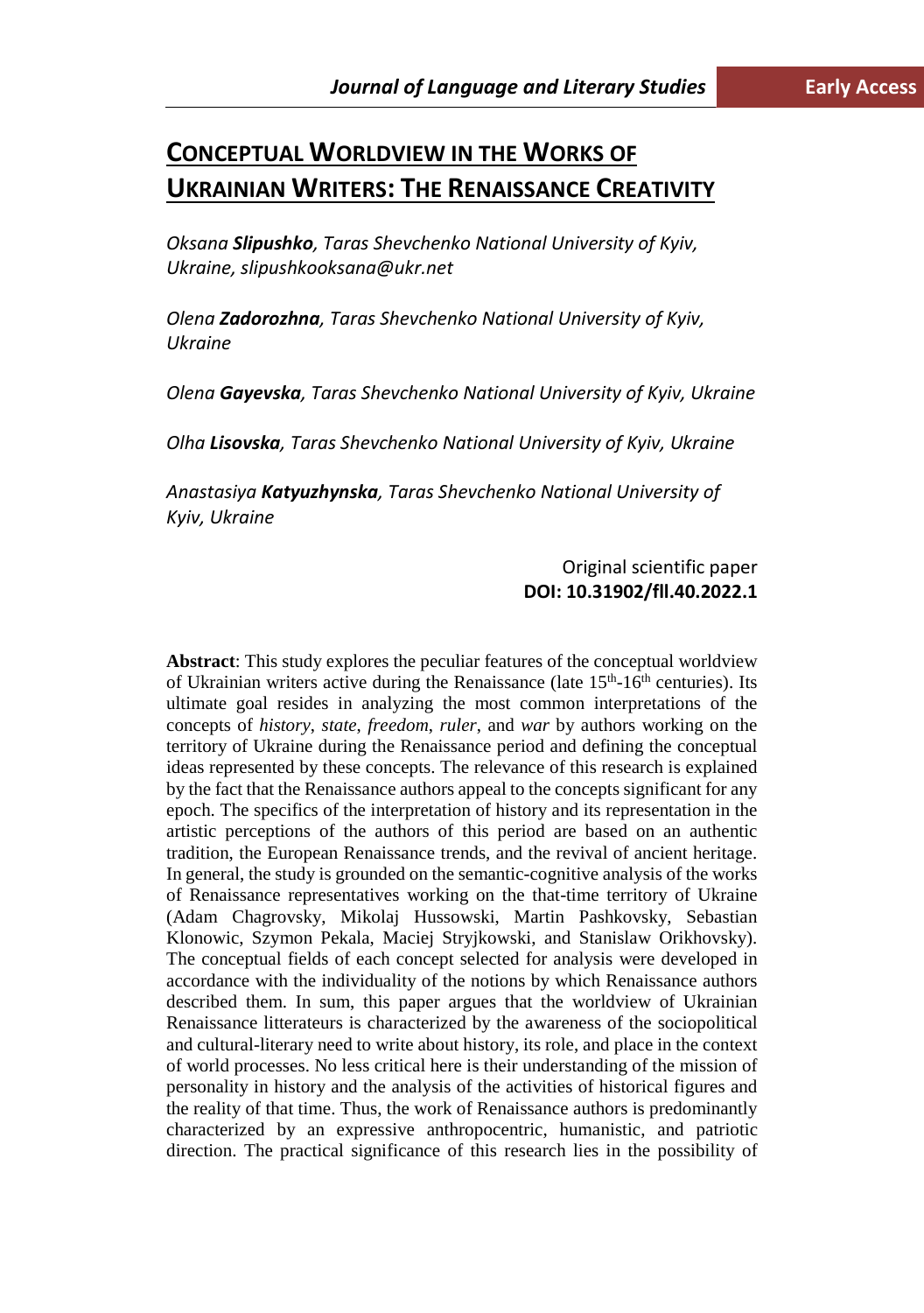applying the semantic-cognitive approach to the analysis of leading concepts in Renaissance creativity.

**Keywords:** anthropocentrism; freedom; history; Renaissance creativity; ruler; state; Ukrainian history; war

## **Introduction**

The Renaissance in Ukrainian literature is increasingly characterized by debates regarding the possibility of its classification as a separate period. However, the appeal to the lack of state independence during the late  $15<sup>th</sup>$ -16<sup>th</sup> centuries made the topic of history stand out in the literary works of that time. The growing relevance of historical matters led to the increasing appeal of writers to the concepts of freedom and war, as well as traits a ruler should be endowed with. Provided that the literature of that era developed inseparably from history and writers addressed topics and problems relevant in any historical context, this paper holds the view that the Ukrainian Renaissance can be rightfully regarded as a "separate movement of its own." In view of this, the importance of this research for literary studies is that it presents the interpretations of the leading concepts of Renaissance literature based on interpretive models traced in the works of Renaissance writers.

In general, any literary text of any historical period is characterized by a specific conceptual worldview embodied in the inseparable concepts of *history*, *state*, *ruler*, *freedom*, and *war*. At a fundamental level, all cognitive thought processes are built around these concepts (Pacheco and Herrera 2021). The absence of statehood and independence or a war-caused socio-political situation in the country are factors that only actualize national concepts of cultural significance. As a result, they acquire new connotations decoded by writers through their own understanding of the worldview and ideology of a particular literary era. Renaissance literature was shaped by an artistic understanding of the Ruthenian medieval tradition, the introduction of new European Renaissance values, and the creation of new Ukrainian writing (Brown 2020). Polymorphism (multilayering, multilingualism, variability, tendency to assimilation) is the main feature of the Ukrainian cultural space of the  $16<sup>th</sup>$  century (Bercoff 2003). These influences were brought from Europe, where the Renaissance tradition manifested both general European tendencies and those specific to a particular nation. Most clearly they were displayed in the artistic interpretations of historical facts and personalities representing the Renaissance creativity with its specific ideas of identity and history (Schülke 2021). The main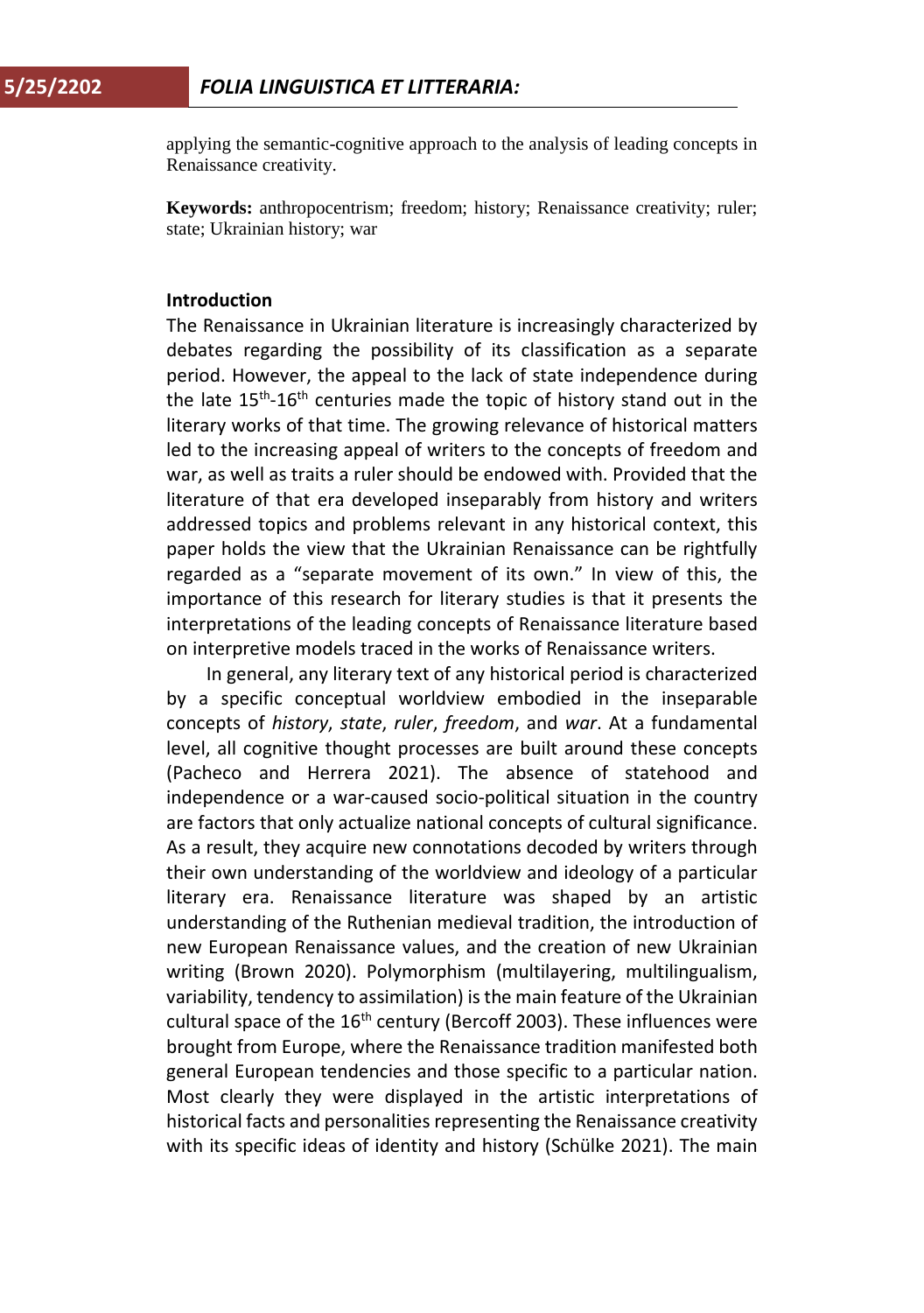terms designating the concepts of the territory of then-Ukraine and its inhabitants were Rus and Rusyns, Ruthenia and Ruthenians, Roxolania and Roxolans (the latter was due to the influence of the Polish tradition and was mainly used by Ukrainian Catholics). At the same time, the emergence in the synthesis of socio-political and cultural-literary traditions of the Ukrainian people as a new political subject was rather gradual (Yakovenko 2012). The polymorphism of the Ukrainian cultural space of the 16<sup>th</sup> century was a core element of the cultural code. Of course, artistic descriptions and commentaries on Ukrainian history and profound discussions on local ethnic patriotism in them were not yet a national identity, but they affected many of its aspects, determining ways to form a full-fledged Ukrainian political nation in the future.

Artistic interpretations of the history of Kyivan Rus prepared the ideological ground for the future formation of Ukrainian national tradition. The term "nation" began to be used in its modern sense only during the 19<sup>th</sup> century (Sysyn 2004). First, it characterized features of the state as a political and cultural unit. However, during the Ukrainian Renaissance, the term "nation" was predominantly referred to the "Rus" community (these manifestations of local patriotism will become national in the future) (Sysyn 2004). On the whole, the concept "nation" consists of interpretative models of antiquity in its cultural or political genealogy, which are the object of invention (Kasyanov and Tolochko 2013). Within the Ukrainian Renaissance creativity, facts from the history of Kyivan Rus became elements of antiquity that received personal artistic interpretations. During this period, the highest level of self-consciousness was inherent to the elite, especially those who were educated in Europe and promoted the synthesis of that time Ukrainian realities with European ones. It is believed that Renaissance consciousness gave educated individuals the opportunity to become citizens of Europe through their confessional affiliation and thus create their own vision of the nation (Yakovenko 2012).

The focus on the analysis of works of such Renaissance writers as Adam Chagrovsky, Mikolaj Hussowski, Martin Pashkovsky, Sebastian Klonowic, Szymon Pekala, Maciej Stryjkowski, and Stanislaw Orikhovsky is explained by the fact that their works (see Appendix 1) are characterized by a vivid presentation of the topics prevailing in the Renaissance society. Hence, it can be declared that they are interpreted in accordance with the Renaissance worldview and historical events that took place at that time.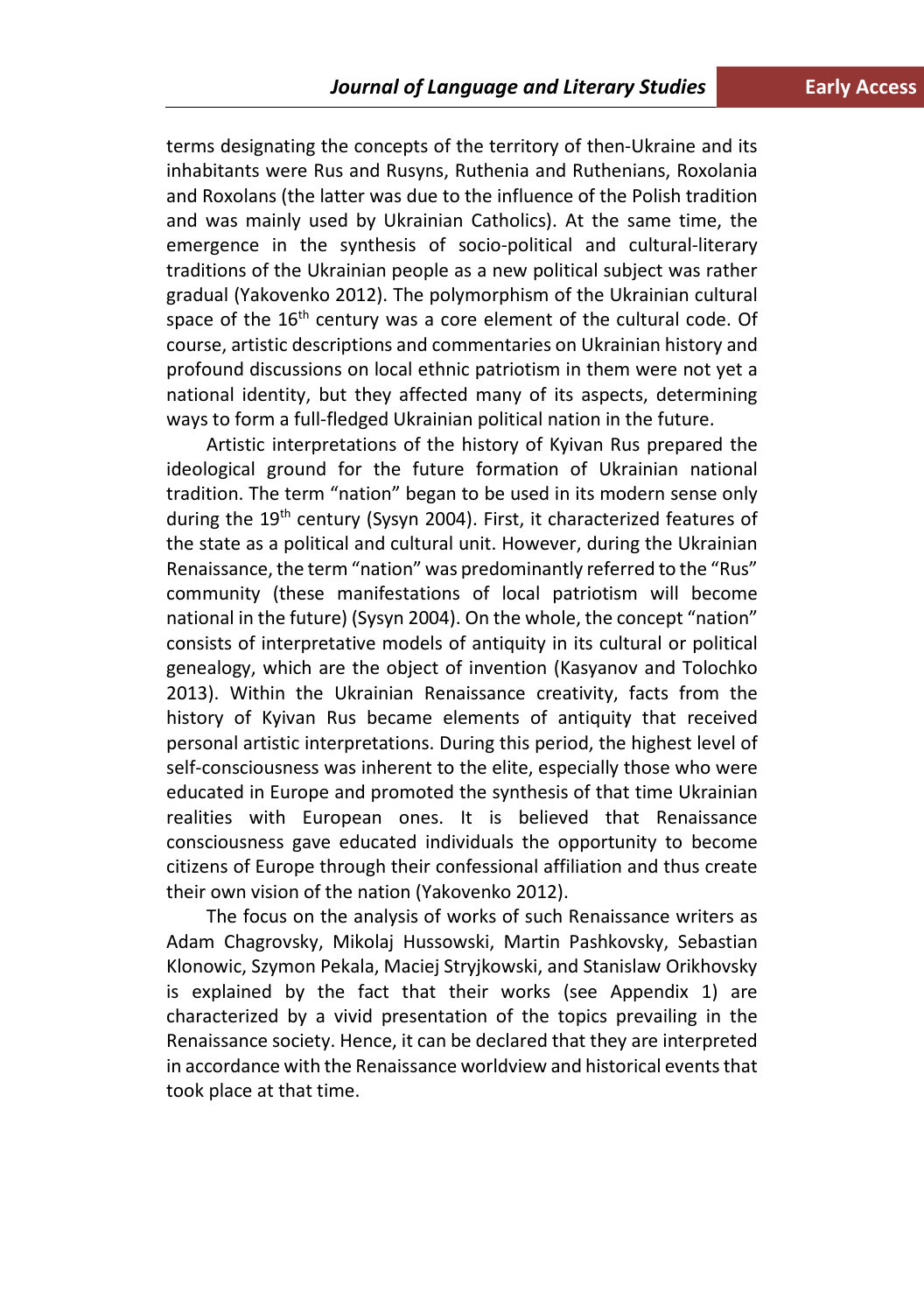## **1.1 Literature review**

The literature of the  $15^{th}$ - $16^{th}$  centuries is one of the most frequently addressed topics in Ukrainian and European literary studies. Precisely this period gives the reason to talk about the integration of Ukrainian writing into the pan-European space (Blum et al. 2020; Shevchuk 2004). That-day literature represents a stage in the development of future Ukrainian writing characterized by cosmopolitan Europe-oriented tendencies in the interpretation and representation of history (Hui 2017). This was the point when a purely secular perception of historical material was formed. The defining feature of the interpretation of history was that these interpretations became secular and largely cultural and socio-political. The history of people was presented through the histories of personalities, with all possible manifestations of human nature and character (Penter 2021; Yaremenko 2006). American researchers define Renaissance humanism as the leading feature of Renaissance literature. They interpret it as a glorification of humans and assertion of their value and natural right to personal freedom (Kristeller 2021; Leverenz 2021). In this context, the concept of person is seen as the embodiment of the anthropocentric worldview and humanistic ideology characteristic of the Renaissance, which correlates with the military events that took place in the country and destroyed humanistic values. Against the background of the war, the ideas of national identity and readiness for self-sacrifice in the struggle for independence and freedom of the country were more and more frequent (Potter 2010). In this respect, the philosophical component as a basis for the formation of Renaissance humanism also began to be defined as a feature of Renaissance literature (Sellars 2020). The essence of such Renaissance historicism is believed to reside in putting the individual at the center of the historical process and endowing them with the right to create history (Halpern 2019; Litvinov 2014). English researchers, in turn, propose a paradigm of symbols characteristic of the literature and history of Renaissance creativity, which distinguishes these symbols from those of the previous period (Pope and Smith 2021).

As concerns the Ukrainian Renaissance, it is tightly connected with the Polish one in terms of the ideas of anthropocentrism, humanism, perception of freedom, patriotism, national identity, honor, and dignity (Astafiev 2012; Segel 2019). The lack of statehood and independence intensified the national struggle, which was reflected in the works of writers who appealed to the past and conveyed the most significant events while comparing them with the present. However, being part of other states contributed to the penetration of European ideas into the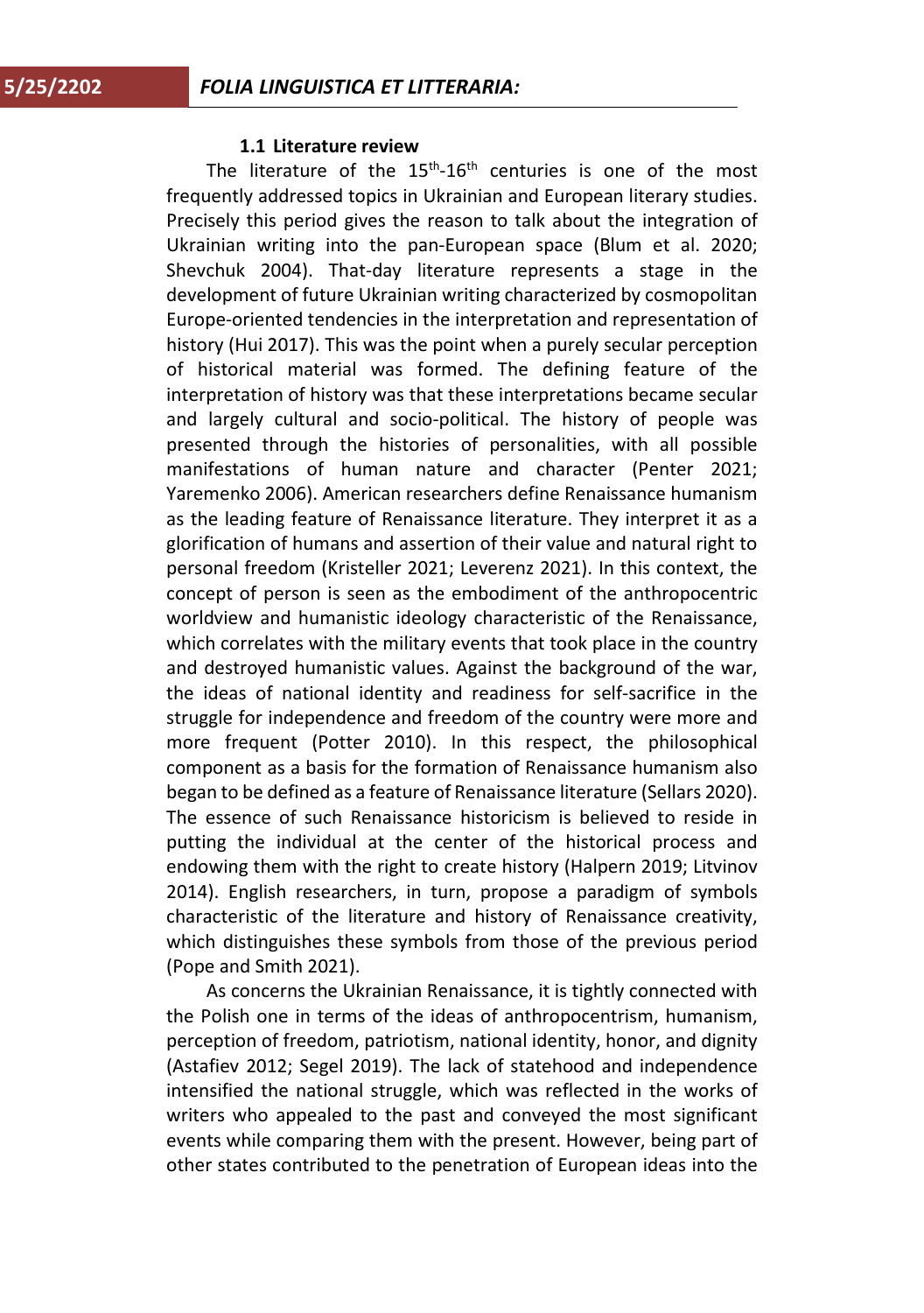literature, thereby creating conditions for the synthesis of national and European traditions and cultural exchange.

## **Problem statement**

The methodology of semantic-cognitive analysis is being developed on an in-depth study of literature sources on cognitive science (Cave 2016; Lavocat 2016; Zunshine 2015) and history (Brown 2020; Keenan 2008). The aim of this study was to analyze the most common interpretations of the concepts of *history*, *state*, *freedom*, *ruler*, and *war* by authors working on the territory of Ukraine during the Renaissance period and define the conceptual ideas represented by these concepts. With reference to the above, the study objectives were as follows:

- determine the peculiarities of the interpretation of the concepts of *history*, *state*, *freedom*, *ruler*, and *war*, taking into account the Renaissance worldview traced in the authors' texts;
- develop conceptual fields of the selected concepts in accordance with the frequency of usage of the related notions in the texts;
- describe the conceptual ideas of writers represented by the concepts selected for analysis.

## **Methods and Materials**

The peculiarities of interpretation of five key concepts of Renaissance creativity were traced with the help of the cognitivesemantic method (Glynn and Sjölin 2012), which involves analyzing the meaning of concepts in the minds of Renaissance writers as carriers of that-time worldview. The comparative method was applied to unveil how these concepts were interpreted by contemporary Ukrainian and foreign authors. Overall, the methodology of studying historical literature grounded on the literary-historical approach, comparativehistorical approach, and philological analysis of texts is proved to be effective. No less beneficial is the interdisciplinary approach implying the synthesis of philological analysis methods with historical, philosophical, and culturological ones.

At the first stage of the study, the works of Renaissance writers (Mikolaj Hussowski, Stanislav Orikhovsky, Pavlo Rusyn, Szymon Pekala, Sebastian Klonowic) were scrutinized, and the five top used concepts (*history*, *state*, *freedom*, *ruler*, and *war*) were selected by frequency. At the second stage, the conceptual fields of each selected concept were developed, analyzed, and represented graphically. Finally, the notions most often used to define each concept were identified, and the frequency of their usage was studied.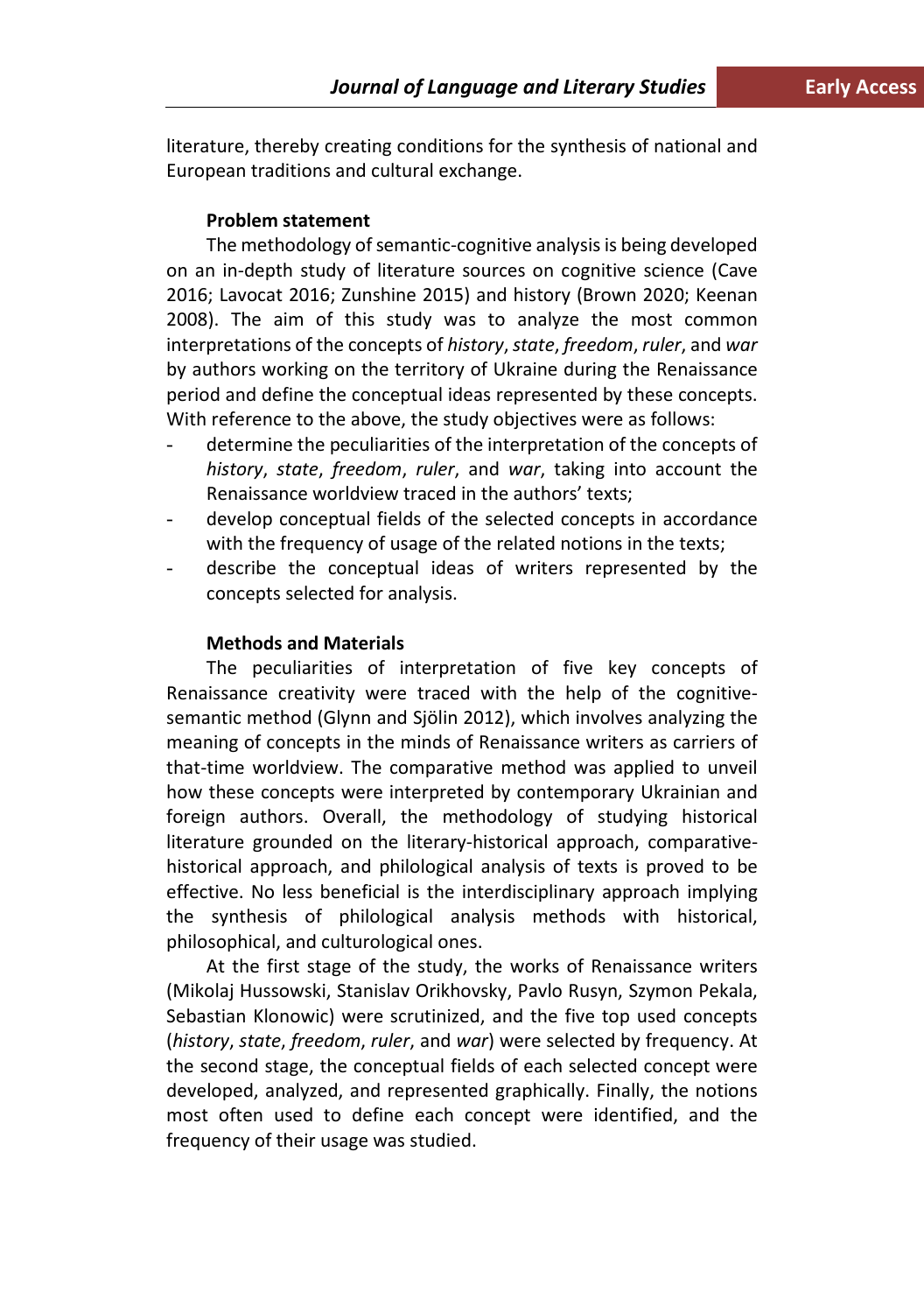The conceptual analysis conducted within the current investigation was indispensable from the discourse analysis method, grounded on studying the language by referring not only to direct meanings of the words but also the peculiarities of its functioning in a given social context. Based on these data, the conceptual fields' cores and peripheries were formed (Popova and Sternin 2007). The main criteria for distinguishing between the core and the periphery were the frequency of the notion's usage in the works of writers: those with the highest usage frequencies were attributed to the core and those with the lowest – to the periphery. Statistical indicators were calculated using the Statistica software package.

## **Results**

The study results show that *history* is one of the most frequent concepts for Renaissance writers to appeal to. Figure 1 presents the conceptual field of this concept in accordance with the works of Renaissance writers. It clearly shows that the very nature of *history* is likely to be interpreted as events that occurred in the past or are realized through military and socio-political issues. According to Figure 2, in 86% of cases, the use of the history concept is associated with the past, and therefore, this notion can be deemed the core of this concept (see Figure 1). The second closest to the core is the notion "person" (75%), whereas the periphery is represented by the notions "consciousness" (54%), "honor" (43%), "wisdom" (31%), "education" (25%), "intelligence" (15%), and "knowledge" (11%).



Figure 1. The structure of the concept of *history*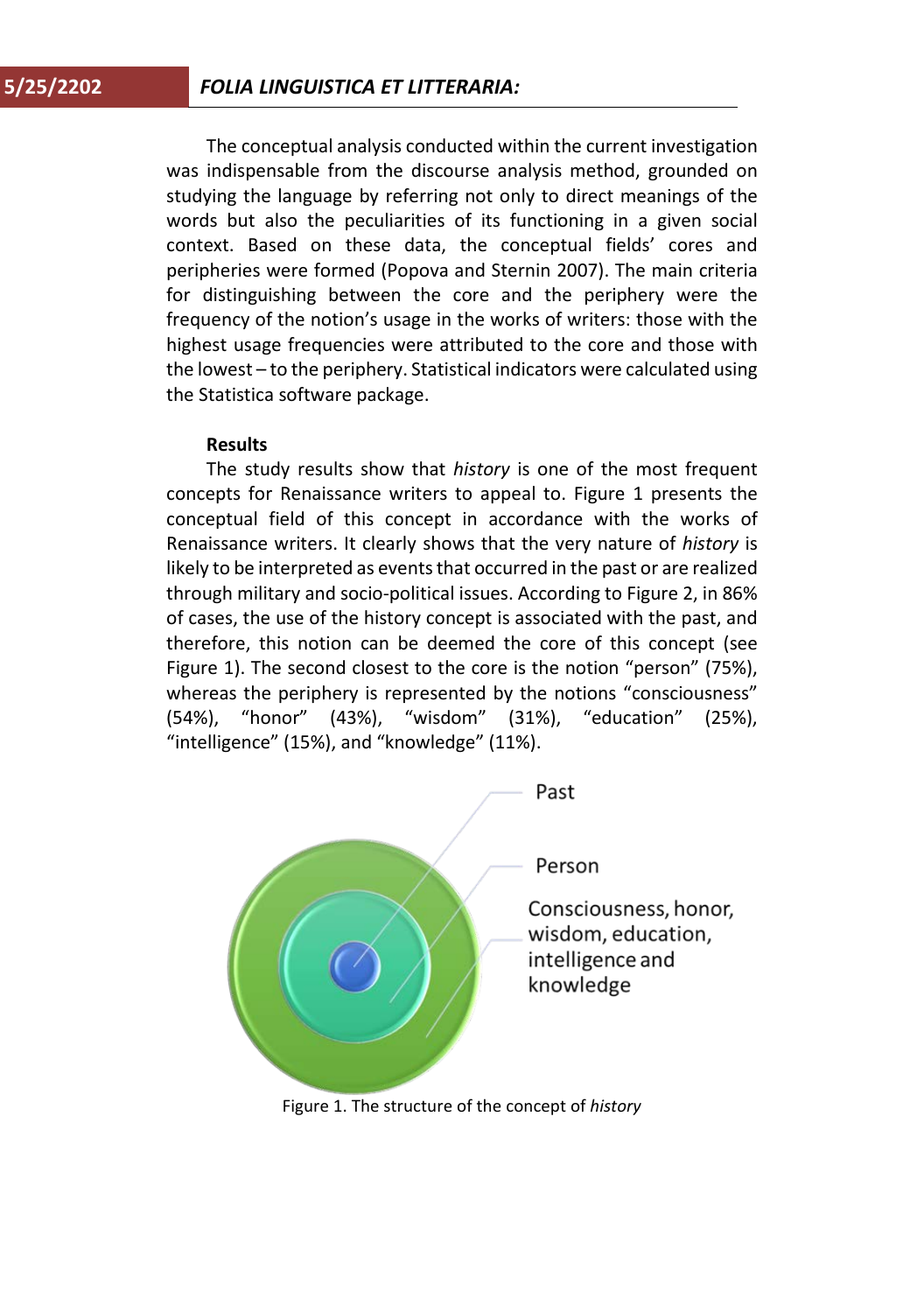

Figure 2. Notions most related to the *history* concept

Figures 3-4 depict the most frequent interpretations of the concept of the *state*. As can be seen, its conceptual field is represented by the notions "patriotism" at the core and "love" and "identity" at the periphery (see Figure 3). Accordingly, since in 91% of the works, the *state* is described through the notion of "patriotism," it acquires the definition close to that of the "nation." In 86% of cases, the word *state*  is traditionally associated with love and in 76% with identity, which is also often used to define the aspects of a nation (provided the difficult socio-political situation of that time caused by the lack of statehood and independence. In line with this, the concept of identity was noted to be exploited by writers in a religious context, so in 43% of cases, the nation correlates with "confession." The least used in terms of frequency appeared to be the "folklore" (25%). Based on these statistical data, one can confidently infer that the periphery of the conceptual field of the concept of *state* is represented by the notions "confession" and "folklore."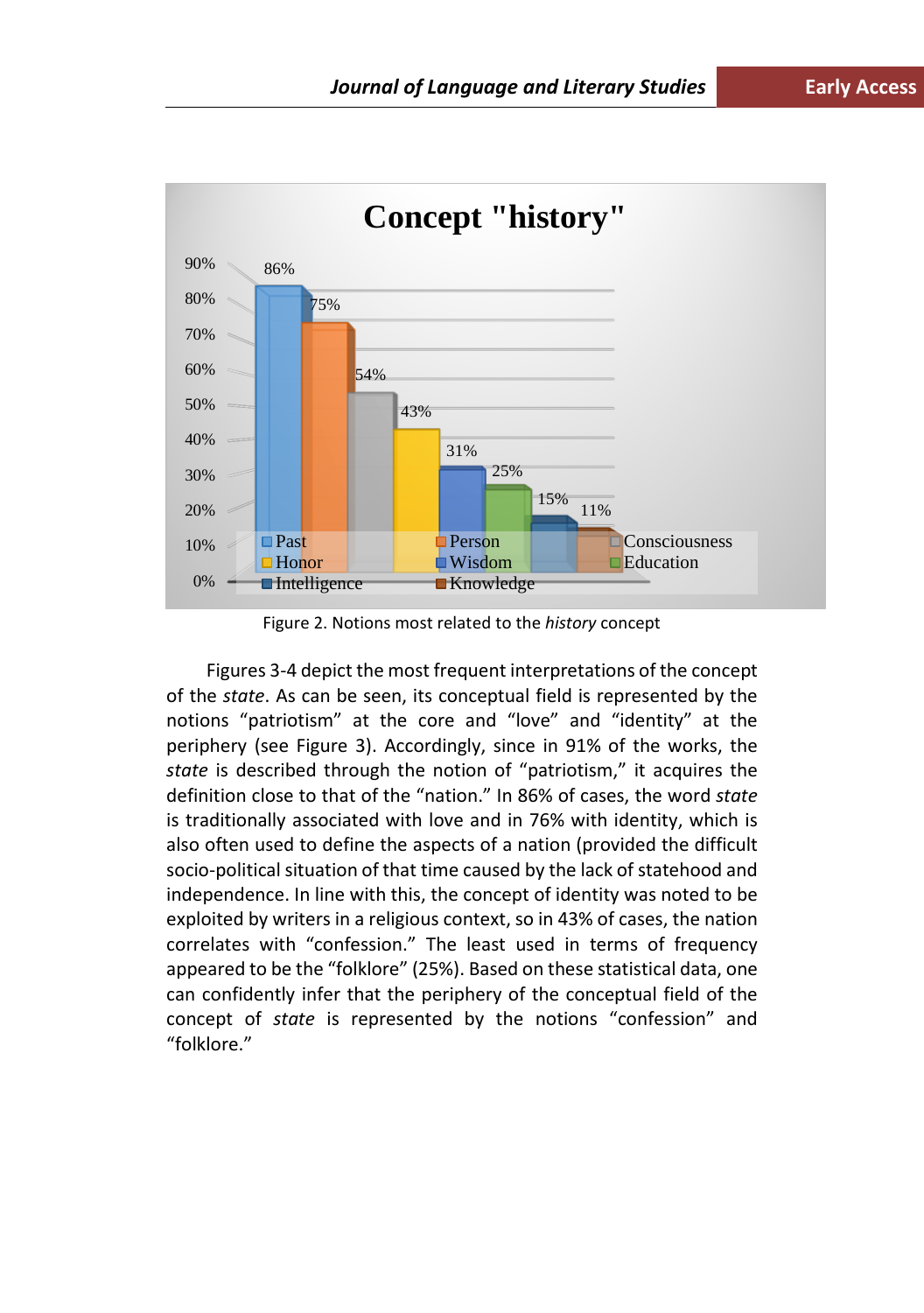

Figure 3. The structure of the concept of *state*



Figure 4. Notions most related to the *state* concept

Figure 5 represents the conceptual field of the concept of *freedom*. Based on the analysis of the works of Renaissance authors, it was found that the core of this concept is represented by the notions "will" and "independence" – the frequency of their use is 94% and 88%, respectively (see Figure 6). The second most commonly used notions were defined to be "religious equality" (55%) and "ethnic equality" (62%). Besides, according to the humanistic tradition, in 32% of cases,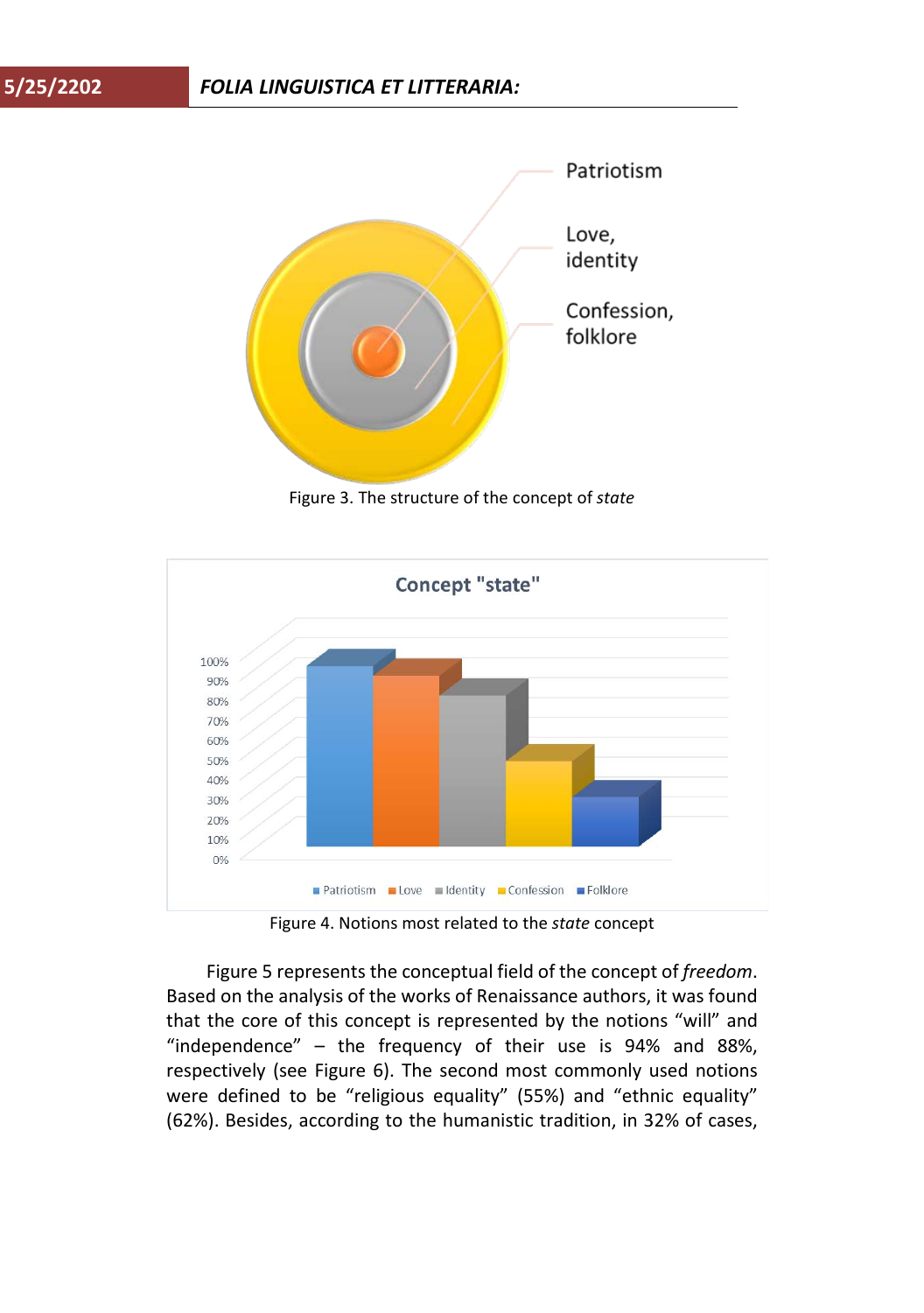*freedom* is associated with tolerance, which is on the periphery of the conceptual field.



Figure 5. The structure of the concept of *freedom*



Figure 6. Notions most related to the *freedom* concept

As was noted above, the concept of the *state*, one of the key ones in Renaissance creativity, is closely related to the idea of the *ruler*. The in-depth analysis of the literary works of the Renaissance period allowed the conclusion that the authors of those days formed their own understanding of the figure of the *ruler* (structurally represented in Figure 7). Thus, as evidenced in the diagram below, the core of the *ruler*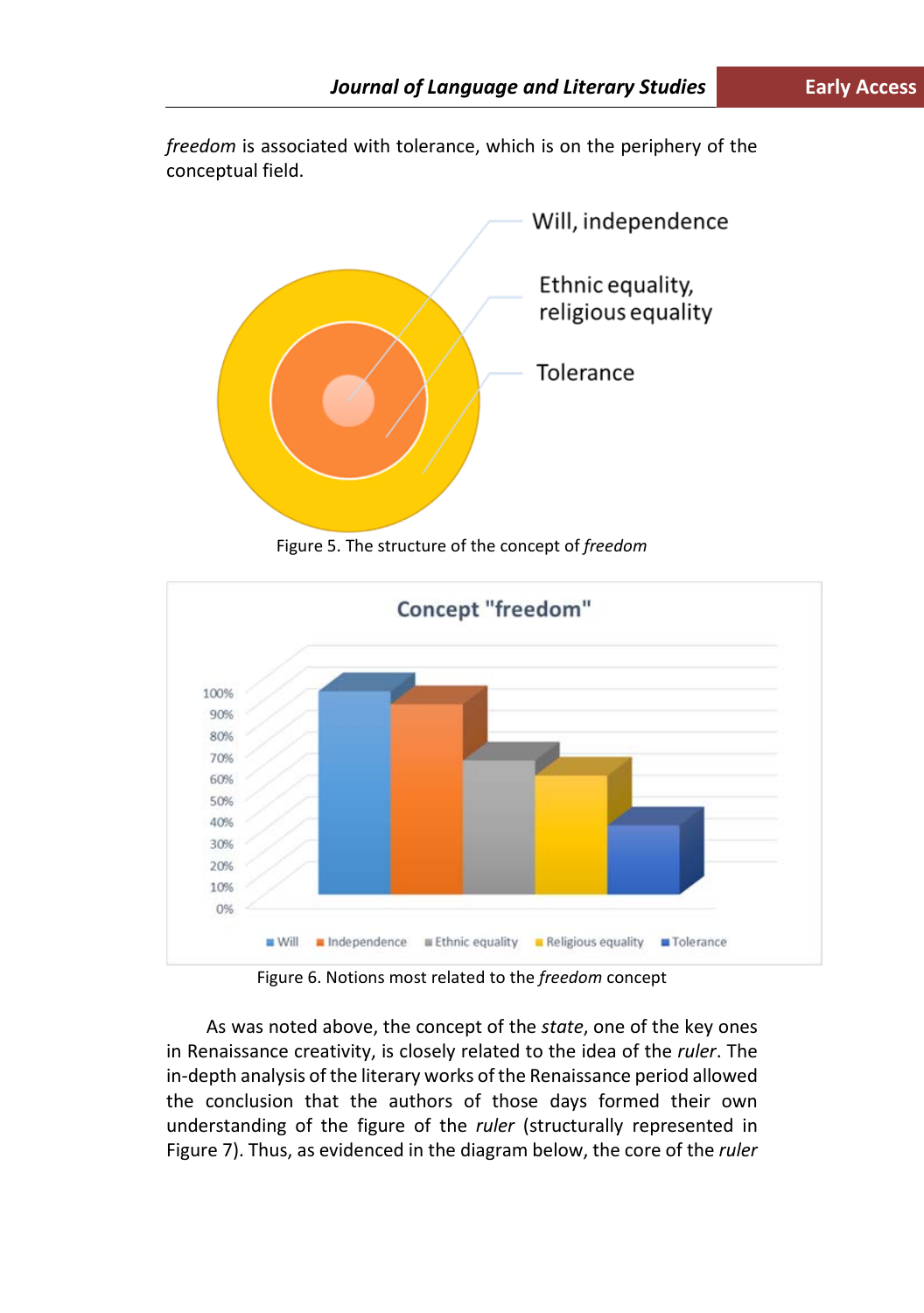## **5/25/2202** *FOLIA LINGUISTICA ET LITTERARIA:*

concept is denoted by the notions "philosopher" and "humanist." They have the highest usage frequencies of 92% and 87%, respectively (see Figure 8). Closest to the core are the notions "intelligent" (71%) and "educated" (54%). Even though they are characterized by lower usage rates, they have significant axiological characteristics in the interpretation of Renaissance writers. The least widely used was the perception of the *ruler* as a "kind" person (38%).



Figure 7. The structure of the concept of *ruler*



Figure 8. Notions most related to the *ruler* concept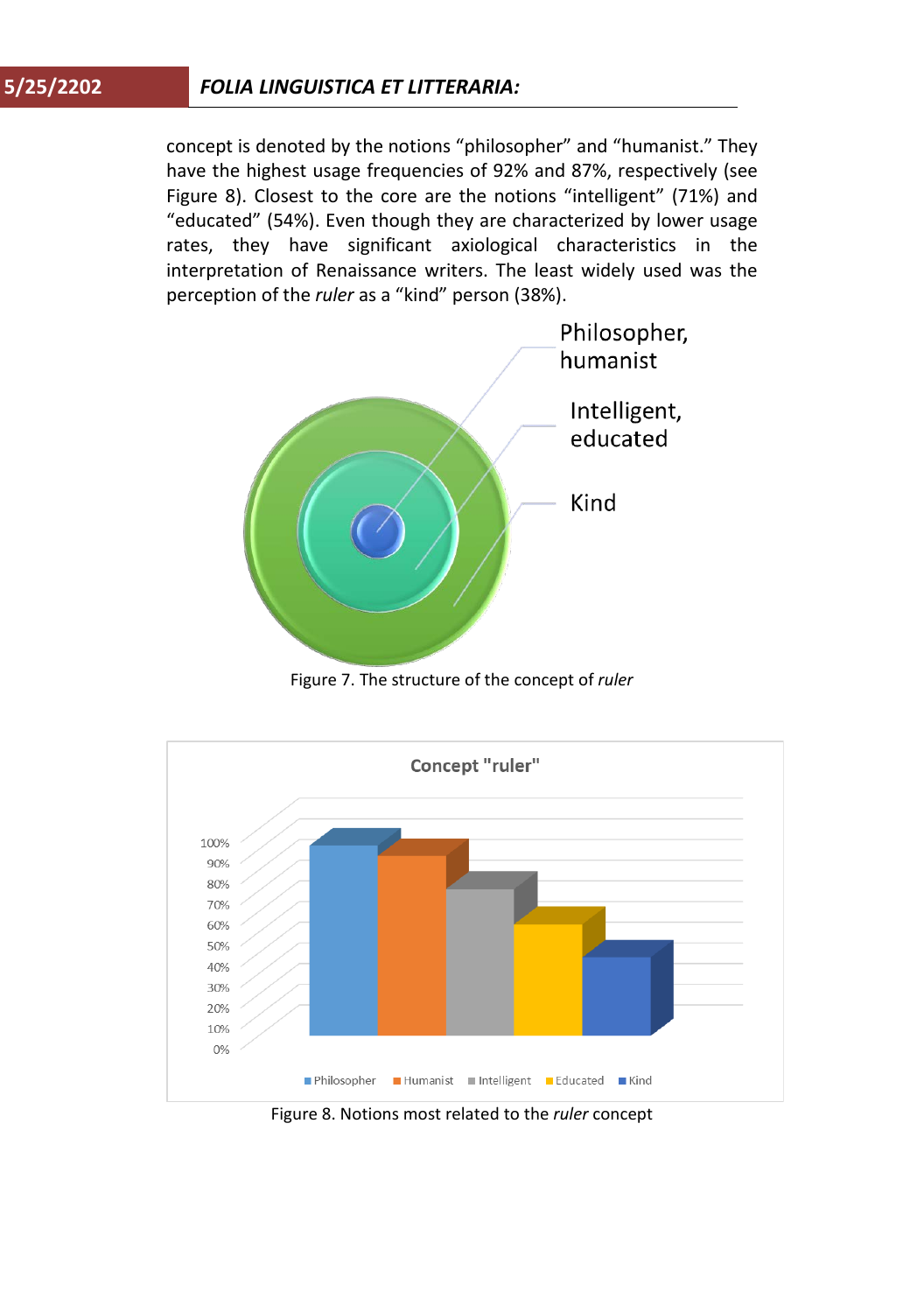Figure 9 represents the conceptual field of the concept of *war*, the use of which is explained by the difficult socio-political situation and the lack of statehood and independence. According to the analysis of Renaissance creative works, the core of this concept is represented by the notions "courage," "valor," and "honor." Their usage frequencies are the highest – 88%, 85%, and 80%, respectively (see Figure 10). Closest to the core are the notions "ancient traditions" (78%) and "national glory" (65%). Finally, the periphery is illustrated by the notion of "victory" (52%).



Figure 9. The structure of the concept of *war*



Figure 10. Notions most related to the *war* concept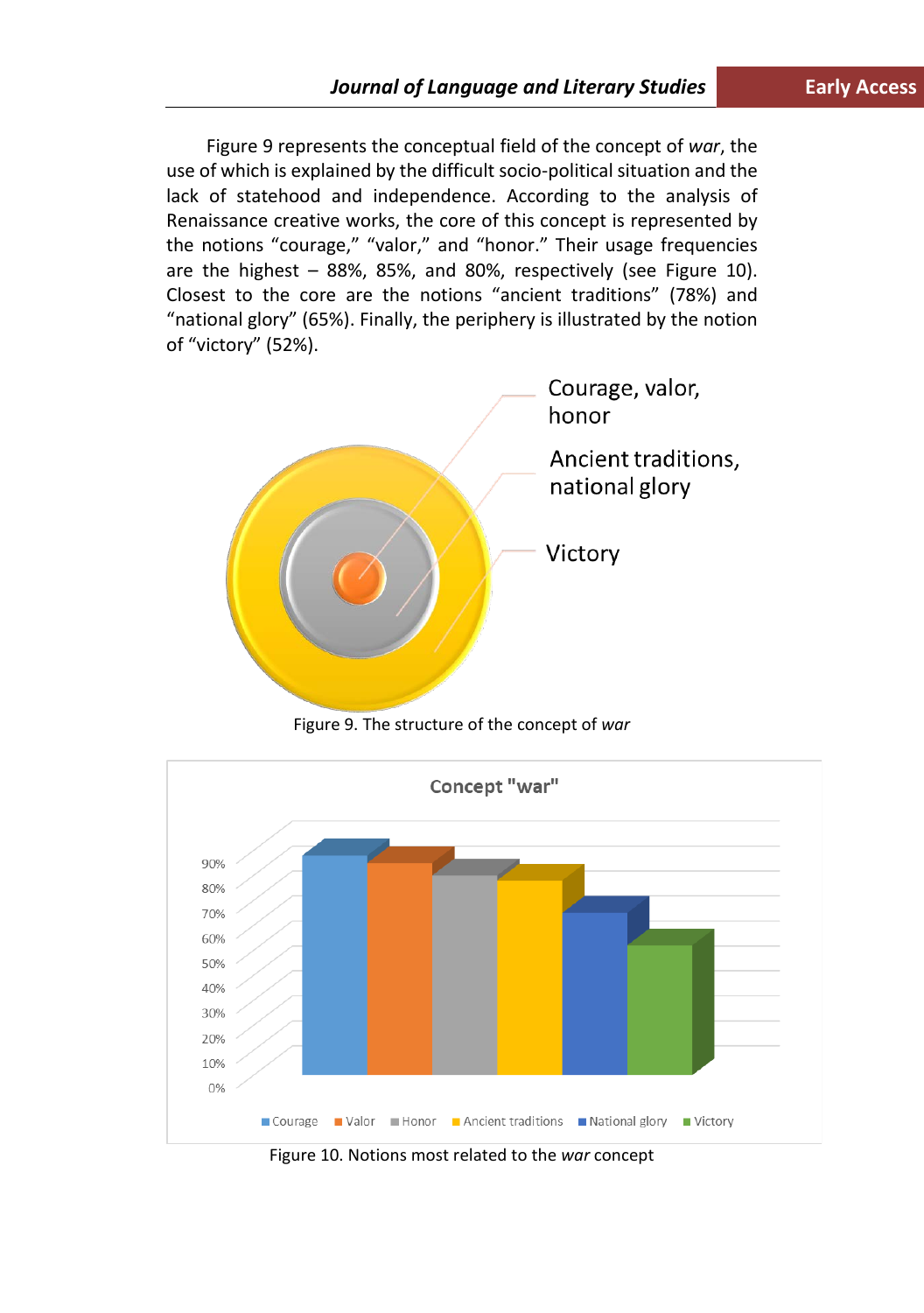The results of the semantic-cognitive analysis show that the most popular concepts among Ukrainian Renaissance writers were *history*, *state*, *freedom*, *ruler*, and *war*. At the same time, the authors appealed greatly to the matters of historical truth and reliability.

## **Discussion**

The artistic visions of history facilitated the formation of a new historical consciousness, grounded on which the sense of national identity of Ukrainians in the form we see it today was developed. Renaissance authors formed humanistic views on the role and significance of the individual in the historical process. Here, humanism, as a central feature of Renaissance creativity, offered a new interpretation of an individual as the center of the worldview and an active participant in historical and socio-political events (Siedina 2020).

Altogether, Ukrainian authors of the Renaissance era are characterized by the awareness of the need to write about the history of Kyivan Rus, its role, and its place in the context of the state-formation process. As confirmed by the works of Mikolaj Hussowski, Stanislav Orikhovsky, Ivan Dombrovsky, and others, the primary focus was predominantly on the awareness of the mission of personality in history insofar as it helps one to understand modern political processes. A good example of Renaissance popularization of history is Ivan Dombrovsky's poem "The Stones of Dnipro." The author considered his main mission to open Ukraine to Europeans because what is that what written on paper will live on for centuries. In "The Stones of Dnipro," Dombrovsky gives a lot of data and facts while simultaneously naming their sources and explaining their essence. Precisely this is the way how the scientific value of the work is formed, and the probability of the events and facts described is clarified.

Ukrainian Renaissance representatives interpreted the historical process as continuous, transient, relying on a chronological framework of facts and events. There was a tendency to reject the purely Christian view of the movement of time in a straight line. Instead, the movement of the time was more and more often compared to a spiral. In the interpretation of the Ukrainian thinkers of the Renaissance, such human qualities as wisdom, education, intellect, knowledge were the determining force of historical development and progress. The artistic interpretation of these ideas was reoriented by the works of Yuri Drohobych, Stanislav Orikhovsky, Peter Krosnensky, Grigory Tychinsky, and Lucas Neapolitanus. As a matter of example, Yuri Drohobych wrote that the vast heavens are incomprehensible for our eyes; the mind,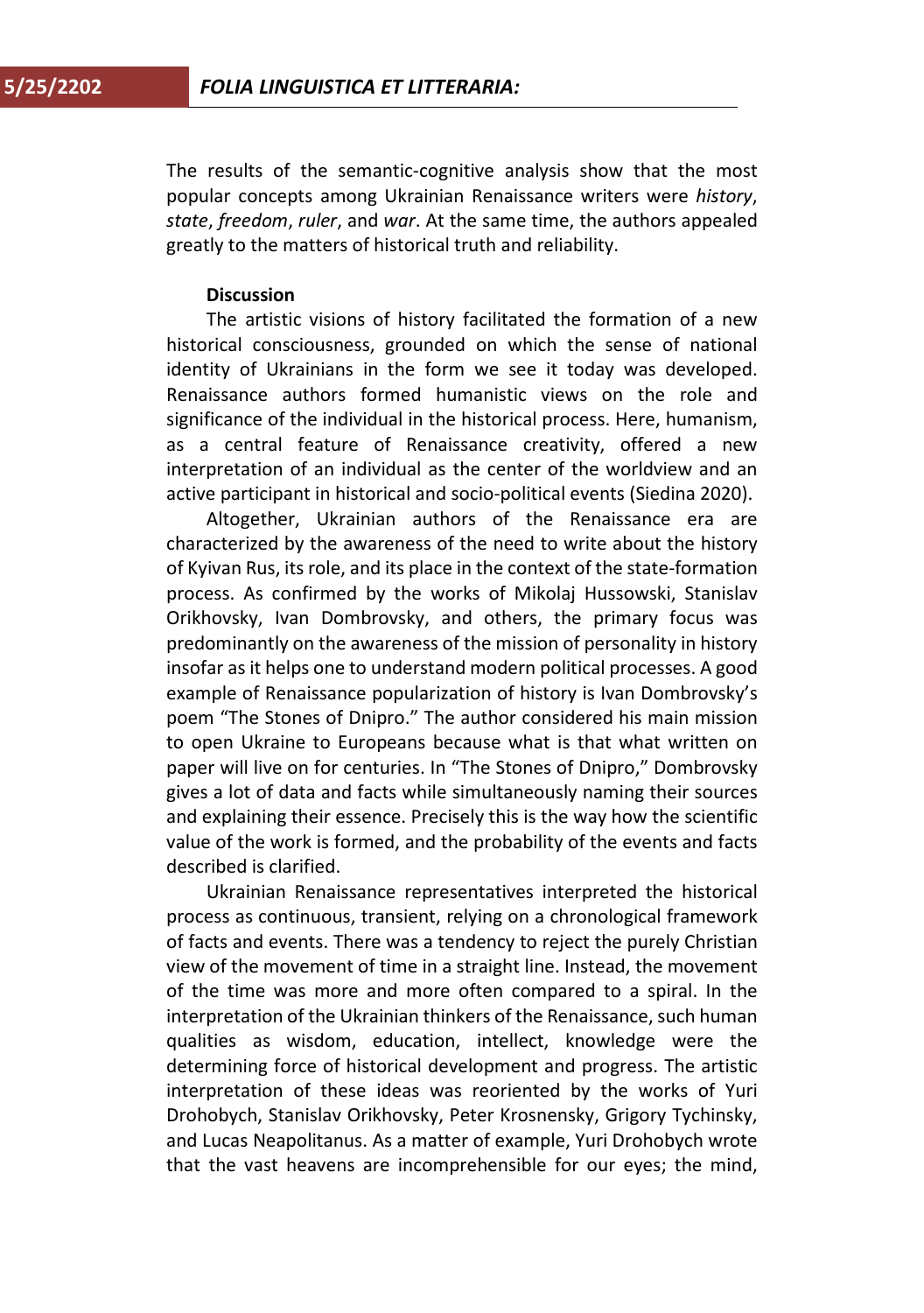however, can easily comprehend them (Shevchuk and Yaremenko 2006).

Ukrainian thinkers of the Renaissance period were likely to perceive world history as a part of the historical events taking place within Kyivan Rus. Consequently, the history of Kyivan Rus was integrated by them into specific light and context, in particular Slavic. The works of Stanislav Orikhovsky, Sebastian Klonowic, and Mikolaj Hussowski artistically describe the origin of the Rus people and their mission in the world formation process. In "Roksolania," Klonowic mentioned various tribes that inhabited the region, which over time was called Rus. The first he called the tribe of the son of Noah – Yafet – from which the Slavic peoples emerged (Shevchuk and Yaremenko 2006). He urged muses to sing about these lands to convey the glory of the part of them to the world (Shevchuk and Yaremenko 2006).

The artistic worldview of writers emerged from the awareness of the originality and uniqueness of various historical eras and comparisons with past glorious times, along with which modernity was critically evaluated. For example, Ivan Dombrovsky was convinced that works about the former greatness and glory of ancestors contribute to the return of historical memory and glory. Recalling the glorious times when Kyi, Askold, Oleg, Olha, Volodymyr, and then Danylo Halytskyi ruled in Kyiv, the author showed great interest in the Princely family of Ostroh. Equally often, Ukrainian Renaissance writers were noticed to be fascinated with the activities of Lithuanian princes. Thus, in the poem "Roksolania," for instance, Klonowic pays a great deal of attention to the activities of Prince Vytautas because of his care for the interests of Rus.

One more interesting aspect of artistic interpretations of the history of that time authors is that they tried to adapt the historical events for the present ("Ukrainian Duma" by Adam Chagrovsky, "New and Famous Victory over Turks in Month of July" by Mikolaj Hussowski, "The Turkish History and the Cossack Clashes with the Tatars" by Martin Pashkovsky) (see Appendix 1). To form the standard of a ruler, the authors referred to such prominent figures of the historical past as Petro Sahaidachny, Mykhailo Vyshnevetsky, and Konstanty Ostrogski. Interest in the history of Kyivan Rus also determined the increased attention to folklore, life, work, and traditions of ordinary people of that time. For example, Klonowic's poem "Roksolania" is a narrative of the beauty and richness of the Motherland, its cities, and villages. It provides a detailed description of the life of ordinary Ukrainian people, their customs, ceremonies, religious beliefs. Klonowic turns to poetic means of ancient literature, combining them with the Ukrainian language.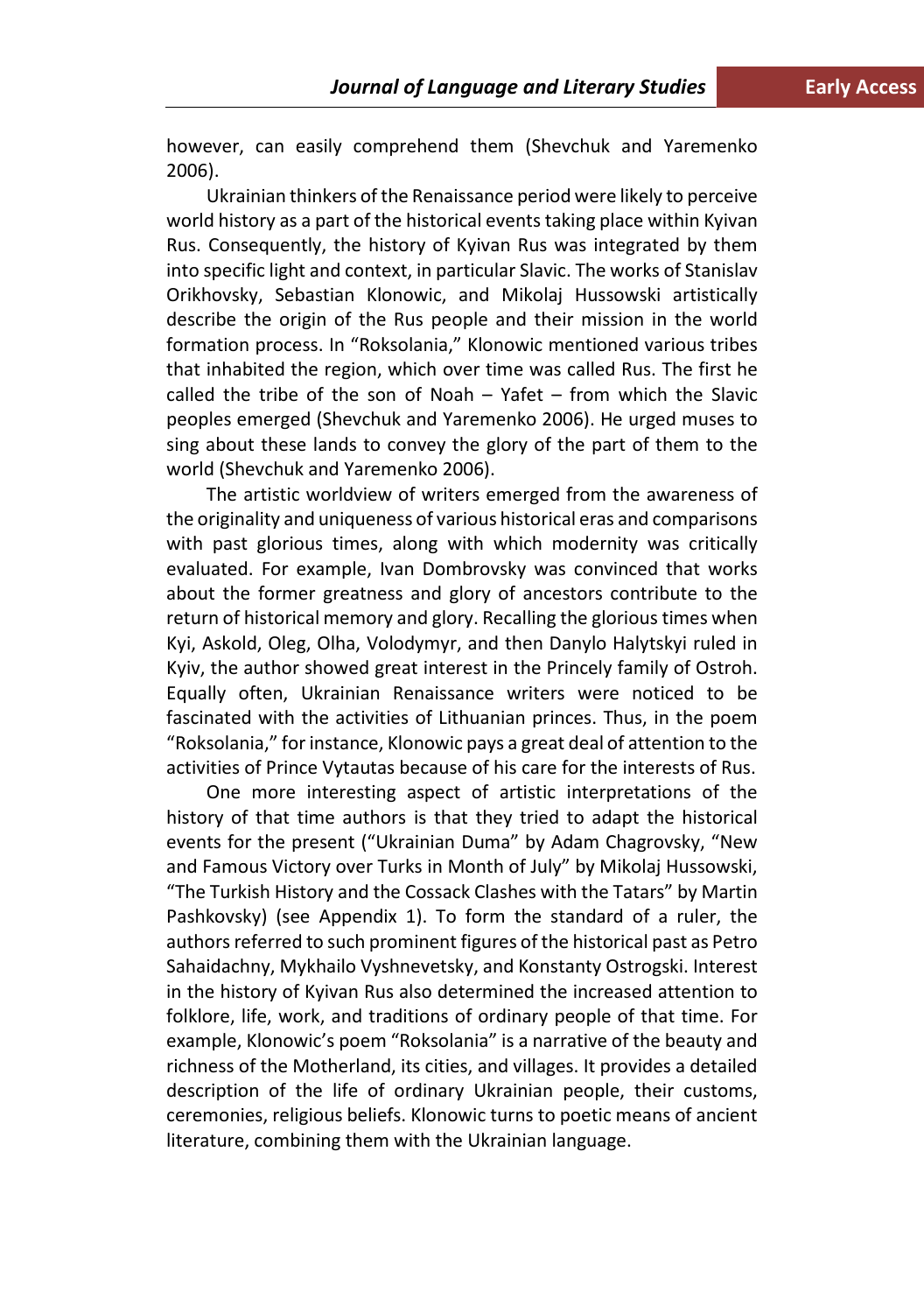The understanding of the individual as a participant in the process of state formation is very peculiar to the artistic worldview of the Renaissance. For example, Stanislav Orikhovsky believed that the internal factors in the development of the state are mind and language. In "Instructions to the Polish King Sigismund II Augustus," he wrote that language unites and creates the nation and empowers people, while the purpose of the state is to correct the sinful and evil nature of a human. Such interpretations of the emergence of the state have a profound ethical character. According to Renaissance writers, the states of Ukraine-Rus, as we see them, resulted from the efforts of many generations. All began from the traditions and patrimony of Kyivan Rus, which emerged and developed thanks to the activities of separate individuals, in particular their will and desire for public life. According to Orikhovsky, the state arose as a result of the need for mutual support and the innate instinct to live a public life. He recognized the special role of the king in the historical process, declaring that *"First of all, not every man is able to be in power, but only one who by nature strives for truth and justice. However, even this is not enough. It is necessary to strive for a science that will make a man both true and just*". We see in Renaissance writers an understanding of the importance of their own state. In their view, a man is called to serve the state, and this is for him the guarantor of inner peace and security. In his "Dialogue on the Performance of the Polish State," Stanislav Orikhovsky lists the duties of citizens to the state and the state to citizens, considering it right to return to the socio-political system in Poland that existed in ancient times (Orikhovsky 2016).

Ivan Dombrovsky took as an epigraph to the poem "The Stones of Dnipro" the words of Plutarch: "*A good citizen will accept any service for the good of the Motherland*" (Nichik 1995). He showed great concern for the Rus people, advocating the idea of defense of their home, civil peace, harmony, and equality of citizens and states, particularly before the court and the law. Dombrovsky glorified the traditions and strength of the Rus, claiming that "*It was indeed once great when the monarchs of Kyivan Rus had all under their will. It is about the princes who made Kyiv the capital and center of the state*" (Nichik 1995). In a similar fashion, Dombrovsky defined the importance of religious and ethnic equality and tolerance. This testifies to the deep humanistic orientation of Renaissance creativity, its anthropocentrism. On its basis, Renaissance humanists formed the ideal of freedom, manifesting itself in a social order that respects the right and the law.

When it comes to society, Ukrainian Renaissance writers were inclined to argue that it would be perfect if a philosopher ruled it. They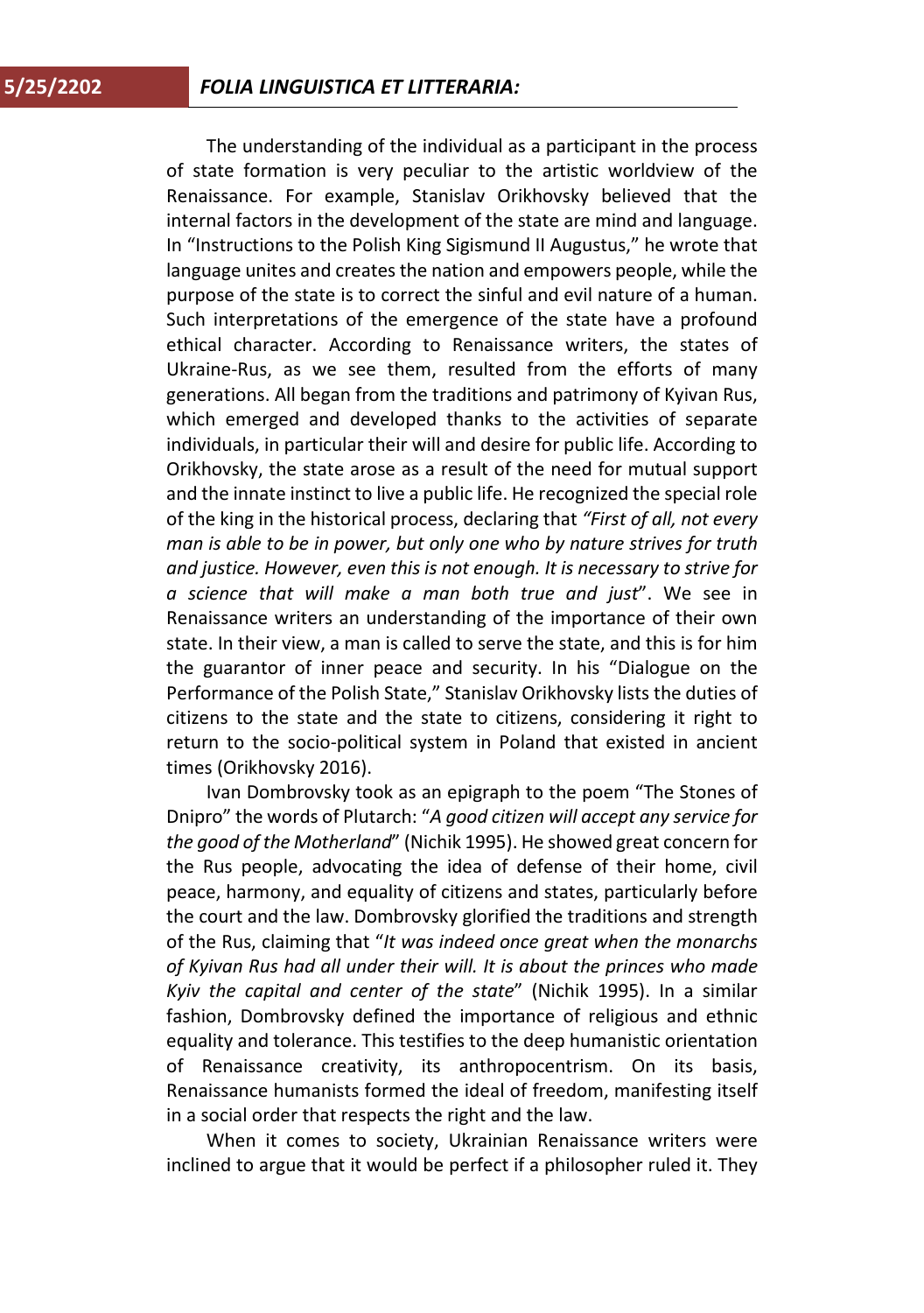created an image of a philosopher ruler who is humanistic, intelligent, educated, and kind. In comparison, in English Renaissance literature, particularly in the work of Ovid, the leading notion defining the figure of the ruler is manliness (Garrison and Stanivukovic 2021). At the same time, the Renaissance literature of each country is characterized by the reference to a strong individual who is aware of the right to personal freedom and identity (Field 2016).

The views of Ukrainian Renaissance humanist writers on history and the state are presented in works of a different genre. They are increasingly debated and reflected in the artistic space, demonstrating self-identification and understanding of belonging to a specific nation. After the Union of Lublin in 1569, the ethnonational self-consciousness and the cultural unity of the Ukrainian nation grew significantly. It is believed that this was the time when the ethnic Ukrainian consciousness became the background for the formation of European countries (Litvinov 2000). The emergence of ethnic states in Western Europe was accompanied by the formation of ethno-confessional nations, which had a national church and their own confessional consciousness. And this fact was also reflected in literature. The awareness of the need for one's own state was decisive to the formation of civic humanism and patriotism. Confessional patriotism in Kyivan Rus was often equated with ethnic one as the history of the Orthodox Church was projected onto the general history of Rus. Confirmation for this is Orikhovsky's 1544 letter to Bishop Petro Harmata, where he wrote about the introduction of Christianity in Kyivan Rus by Prince Volodymyr the Great, while associating Rus and the Orthodox faith and praising those rulers who cared about the country and the Orthodox Church.

Love to Ukraine-Rus was of the highest value for Ukrainian Renaissance writers. Klonowic's poem "Roksolania" is imbued with patriotism and love for Kyivan Rus. It represents a majestic anthem to the Motherland as Rus for the author is at all the places where Ukrainians live. Ivan Dombrovsky's poem "The Stones of Dnipro" is also full of the spirit of patriotism. The author was concerned about the difficult situation in that-day Ukraine, the reason for which was seen in the fact that the national elite betrayed the interests of the people. Although during the Renaissance many nobility representatives in Kyivan Rus converted to the Catholic faith, this did not prevent them from remaining patriots. Stanislav Orikhovsky referred to the Ukrainian aristocracy members in Poland as to the elite. In particular, he mentioned the families of Senyavsky, Herbort, Starykhovsky, Meletsky, Tarlo, Derzhnyakovsky, Fridron, Trebensky, Bronyovsky, Drogoyovsky, Vapon, Viltsikonsky, and others.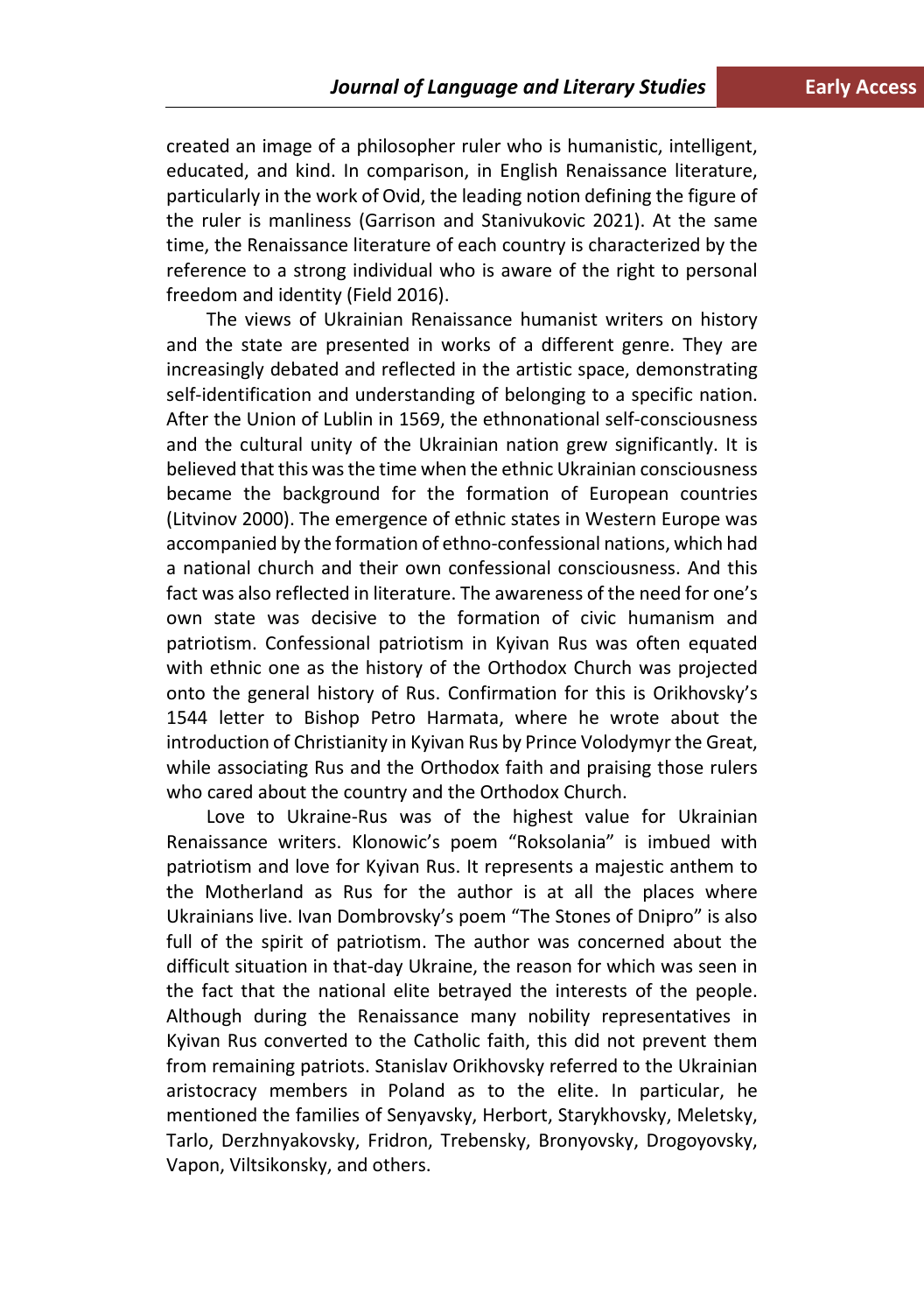The feature distinguishing Ukrainian Renaissance authors from their successors is their appeal to the heritage of Kyivan Rus. By focusing on this topic, they proved the historical, political, ecclesiastical, and cultural heritage of the Rus people on their authentic territories. One more popular topic in historical works of Ukrainian Renaissance representatives was the formation of the image of the Ukrainian Cossacks. Stanislav Orikhovsky paid a great deal of attention to the courage and bravery of the Ukrainian Cossacks in the fight against the Turks and Tatars, praising them for their determination and comparing them with their dear ancestors. Bartłomiej Zimorowic emphasized that the Cossacks stood for their Motherland like a wall. Ivan Dombrovsky glorified the Cossacks as those who *"meet their enemies in the mouth of the Dnipro River."* The patriotism of the Ukrainian Renaissance writers was also manifested in their concern in the development of education, literature, culture, and defense of the status of the Ukrainian language as an official language in relations with Poland. Yuri Drohobych encouraged the spread of book printing, personally assisting the pioneer printer Schweipolt Fiol with the publication. Szymon Szymonowic was the founder of the academic print shop in Zamość, taking care to have a Slavonic type there. The humanists considered it crucial to assure the country's defense against external enemies and preserve peace, the stability of the church, the development of crafts, and education. In their view, private interests should have been subordinated for the sake of the common good. In terms of the creation of the state, Orikhovsky appealed to the cult of an active man, who has authority, is able to work for the overall benefit, and whose interests are subordinated to the Motherland.

The work of Maciej Stryjkowski "On ancient rites, or rather madness of Russian, Polish, Zhmud, Lithuanian, Livland, and Prussian idolaters and the difference of their false gods" explicates the historical past from an artistic perspective. Apart from this, it provides fully unique artistic interpretations of the image of Yaroslav Volodymyrovych, whom the author called the autocrat of all Kyivan Rus: *"Yaroslav Volodymyrovych, the grandson of Sviatoslav, the great-grandson of Ihor and Olha – the second Christian autocrat, after the death of his brother Sviatopolk the Damned, began to rule safely in 1009 in Kyiv, Volodymyr, and Velykyi Novhorod, and throughout Rus"* (Shevchuk and Yaremenko 2006). The historical facts of the canonization of Princes Borys and Hlib, as well as Danylo Halytskyi, the ruler of the Galitsko-Volynsk land, were also presented in an artistic light. The author turned to the personality of Danylo Halytskyi as a descendant of a *"family of Kyivan Rus monarchs"* who received great power through regaining most of Galicia, defeating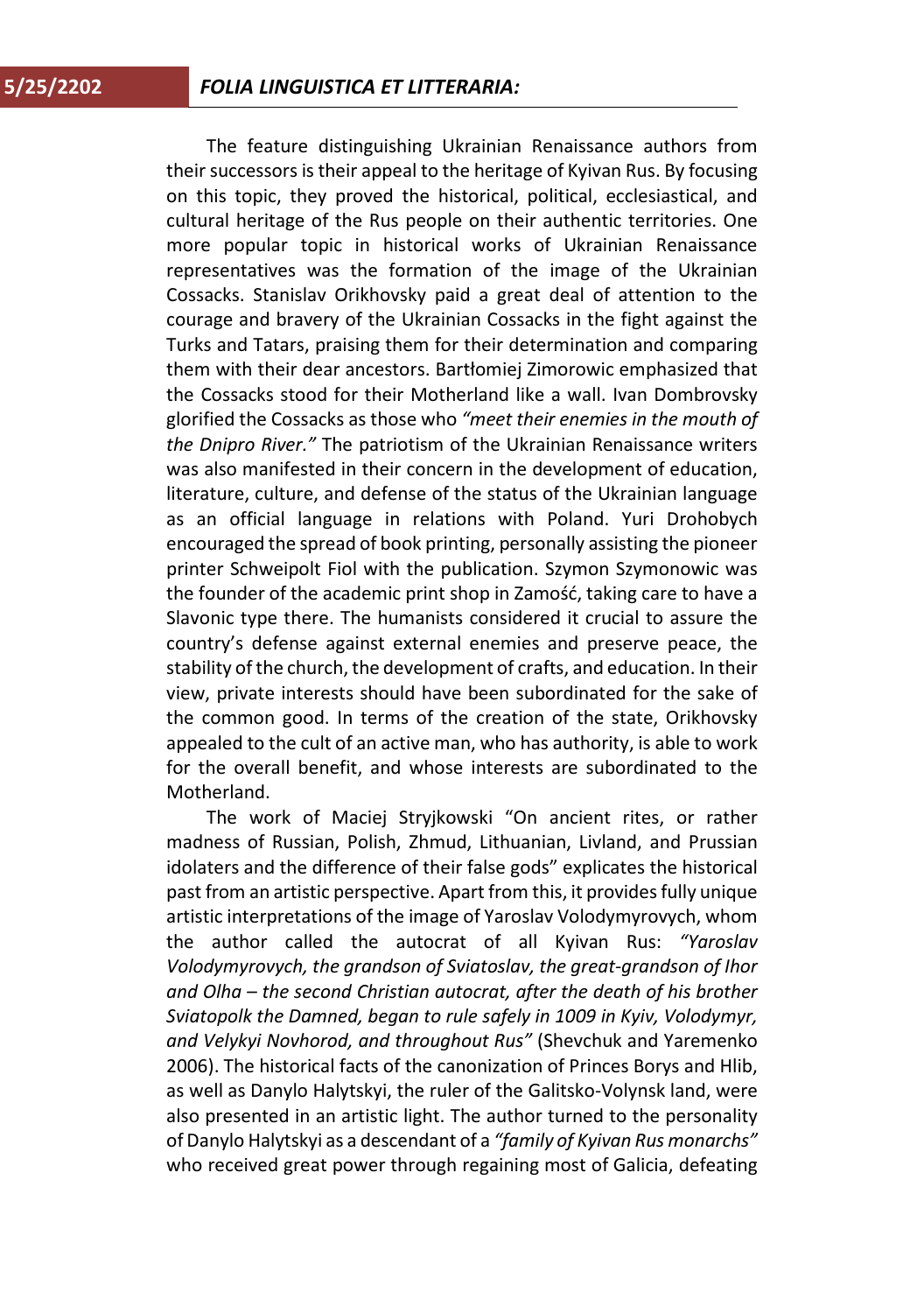his enemies, accepting them into the faith, and making them favorable to himself and the state (Shevchuk and Yaremenko 2006). Stryjkowski was tolerant of Halytskyi's confessional democracy. What is more, he believed that the importance of the figure of Danylo Halytskyi was confirmed by the fact of his correspondence with Pope Innocent. In general, the idea of restoring the Kingdom of Rus, as well as its certain concessions in favor of the Latin faith, seems to have been interpreted positively by the Renaissance authors.

Sebastian Klonowic did not ignore this moment as well, giving information about the basis of the economy of the Kyivan Rus and the responsibilities of its inhabitants. For example, a Ruthenian woman usually did not milk cows – this was done by a milkmaid; shepherds, in addition to direct duties, produced cheese; shepherds' children did not go to school but learned to graze in the woods. These descriptions suggest that women were engaged in household chores, and men were focused on protecting the family. That is, we can observe a clear pattern of life that reflects the national traditions of Ruthenians.

An important work for understanding the essence of artistic interpretations of historical facts by Renaissance authors is the work "De bello Ostrogiano" written by Szymon Pekala. The author appealed to history, ancient battles, and valiant warriors, who were the *"members of a generous people in which royal blood flows, whose glorious titles shine in Europe, and the glory of whose heroic deeds in the future will come to you all"* (Shevchuk and Yaremenko 2006).

Courage and valor, aimed at the defense of the native land, the author calls eternal and indestructible. The city of Ostroh deserves special praise in this work:

*Beautiful is the city, which met with triumph the Alans. The Ruthenians called it Ostroh. Rumors of his brother's exploits to the stars were spreading, Glory of ancient times brought him free sciences*

(Shevchuk and Yaremenko 2006)

Pekala recalled the city as one where Teutonic law is honored, and herbs testify to respect for the traditions of the Sarmatian world. With peculiar courage, the author wrote about the Ostroh gymnasium and honored princes who glorified Kyivan Rus and its ancient traditions for many centuries. He attached great importance to the Ostroh Bible published here by Ivan Fedorovych in 1581, as well as a number of other printed books. Purely from an artistic perspective, the historical genealogy of the Ostroh family was presented: *"Famous for seven*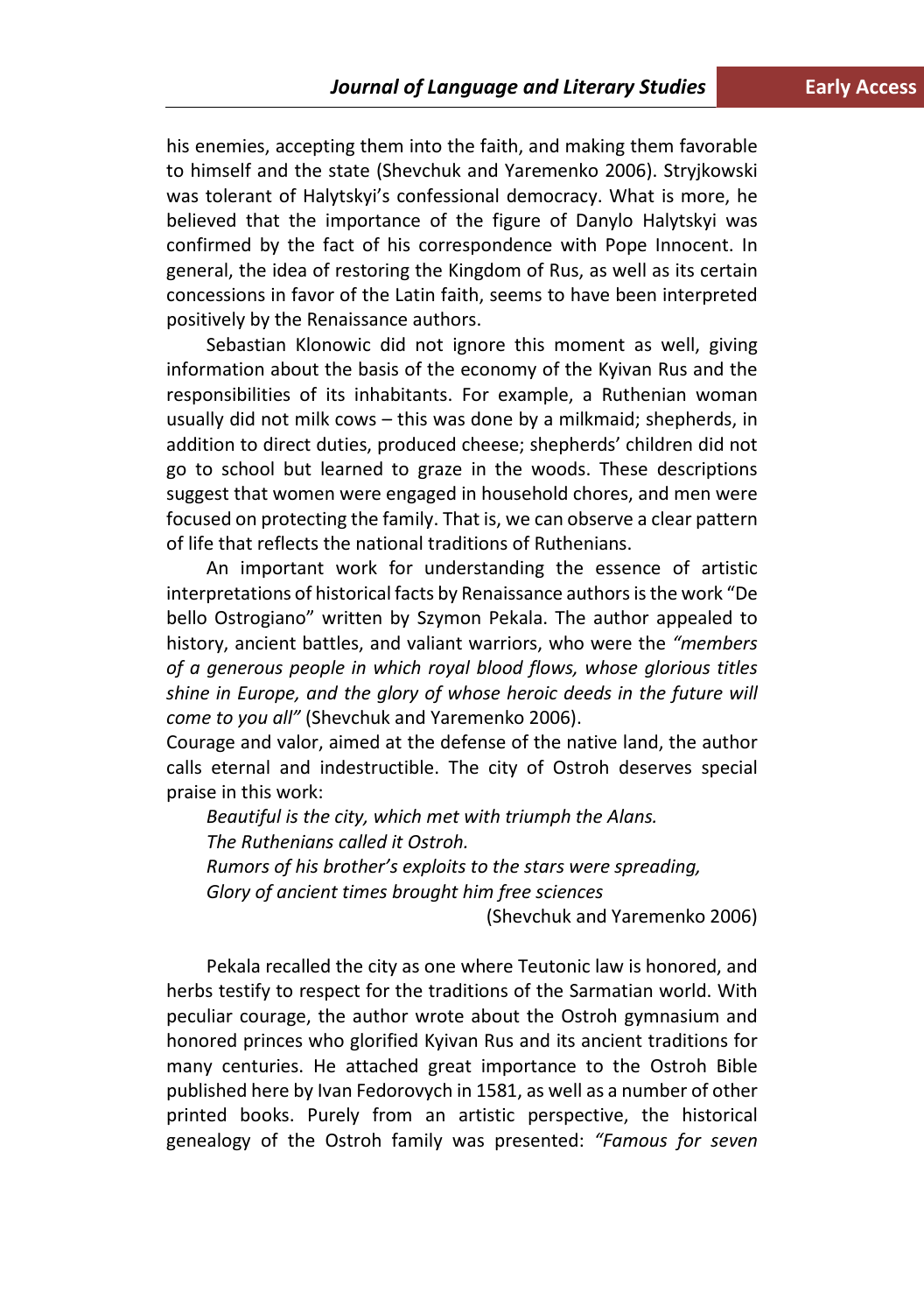*hundred years is the family of Ostroh. Its noble and powerful ancestors are given praise to for many decades"* (Shevchuk and Yaremenko 2006).

For Szymon Pekala, the creators of Kyivan Rus were Rus, the mythological ancestor of the Ruthenians, princes Kyi, Rurik, Ihor, Sviatoslav, and Volodymyr, as well as a regent of Kyivan Rus Olha, each of whom was given a brief description. Pekala saw the main thing in not so much the observance of historical authenticity as in creating an appropriate artistic-historical concept. Yes, the figure of Prince Rus is, in fact, is completely legendary, though the author spoke of him as of a real historical figure (Kyiv was judged in the same way). Szymon Pekala showed a special reverence for the figure of Yaroslav, to whom Kyiv literally *"gave the power,"* and referred to the historical past in the context of comparison with the then socio-political situation when *"The empire is dying. The old government is dying"* (Shevchuk and Yaremenko 2006).

While comparing the Ukrainian Renaissance experience with the Polish one, especially notable is the similarity in understanding the history and the man. History is thought of as inseparable from the state, and the man, as an active participant in all events and a driving force for change, remains a part of it (Pilarczyk 2021). Also key for Polish and Ukrainians is the concept of freedom, which was disclosed in the works of Renaissance authors in two dimensions: in relation to each individual and in relation to the whole nation.

## **Conclusions**

The historical past in the work of Renaissance thinkers working on the then territory of Ukraine is a means of shaping the worldview and ideology of the upcoming generation. In other words, it is what became the basis for the formation of the modern Ukrainian nation. The results of this study were grounded on the semantic-cognitive analysis of the works of such Renaissance writers as Adam Chagrovsky, Mikolaj Hussowski, Martin Pashkovsky, Sebastian Klonowic, Szymon Pekala, Maciej Stryjkowski, and Stanislaw Orikhovsky. The analysis outcomes showed that the most popular concepts of that time were *history*, *state*, *freedom*, *ruler*, and *war*. Their conceptual fields were developed in accordance with the originality of the notions by which writers described them. More specifically, the conducted investigation revealed that the conceptual field of the concept of *history* is represented by the notions "past" (86%), "person" (75%), "consciousness" (54%), "honor" (43%), "wisdom" (31%), "education" (25%), "intelligence" (15%), and "knowledge" (11%). The conceptual field of the *state* is represented by the notions "patriotism" (91%), "love" (86%), "identity" (76%),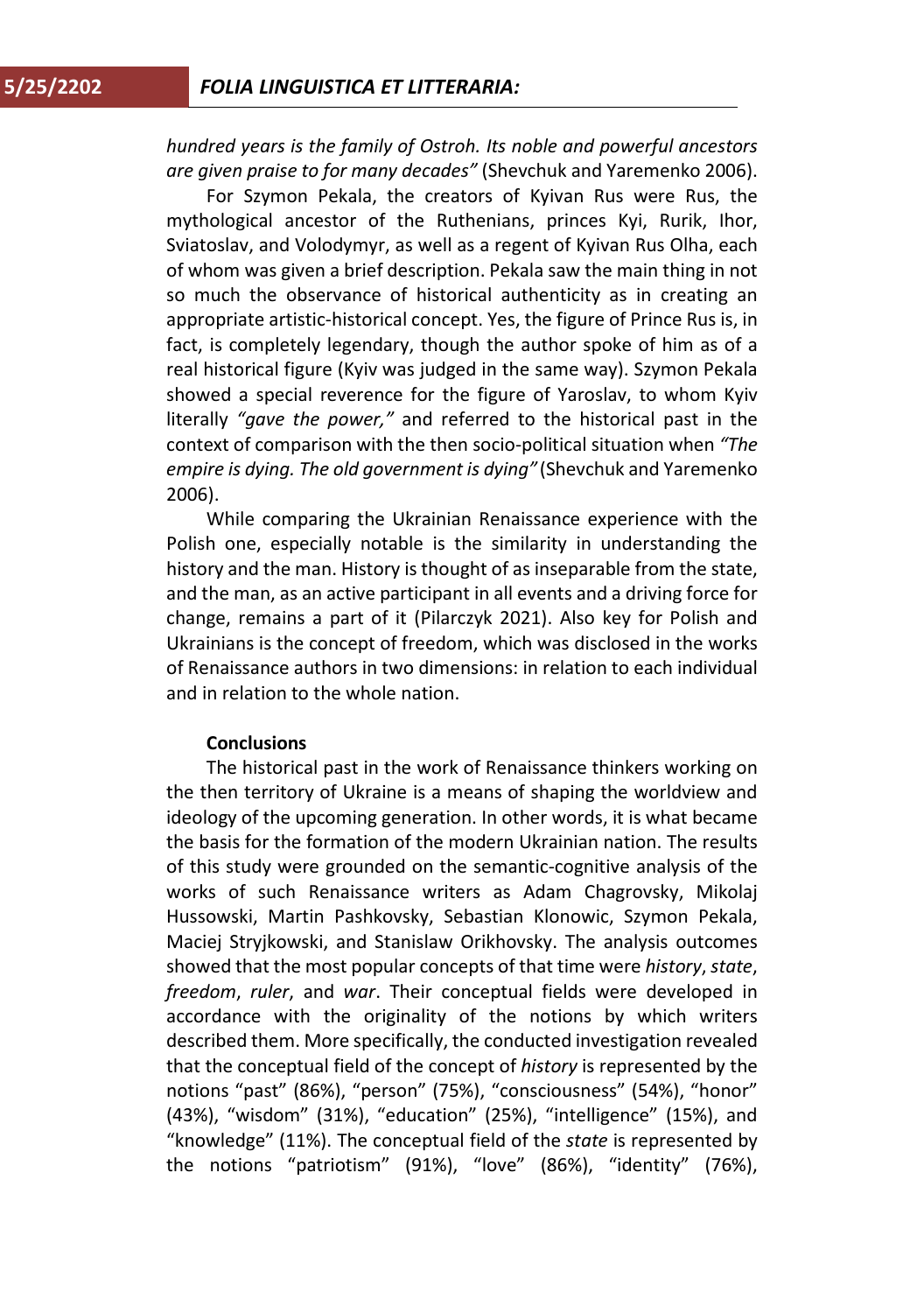"confession" (43%), and "folklore" (25%). The concept of *freedom* is characterized by the words "will" (94%), "independence" (88%), "ethnic equality" (62%), "religious equality" (55%), and "tolerance" (32%). In relation to the concept of the ruler, the most frequently used terms are "philosopher" (92%), "humanist" (87%), "intellectual" (71%), "intelligent" (54%), and "kind" (38%). In the conceptual field of the *war* concept, the notions are arranged by frequency as follows: "courage" (88%), "valor" (85%), "honor" (80%), "ancient traditions" (78%), "national glory" (65%), and "victory" (52%).

The practical significance of this research lies in the possibility of applying the employed methodology to the analysis of leading concepts in the writings of other authors. Thus, future studies can undertake a comparative analysis of works of literary figures not only from different countries but also from different periods. Equally promising will be drawing parallels with modern foreign literature and expanding the methodology of the semantic cognitive approach by examining other relevant concepts.

**Funding.** This research did not receive any specific grant from funding agencies in the public, commercial, or not-for-profit sectors.

**Conflict of interests.** The authors declare that they have no conflict of interest.

## **Works Cited:**

- Astafiev, O. *Renaissance Literature of the Ukrainian-Polish Border*. *Tutorial*. B century, 2012.
- Bercoff, Giovanna Brogi. "Rus, Ukraina, Ruthenia, Wielkie Ksiestwo Litewskie, Pzeczpospolita, Moskwa, Rosja, Europa Srodkowo: O Wielowarsttwowosci I Polifunkcjonalizmie Kulturowym", in *Contributi italiani al congress internazionale degli slavisti*. Ljubljana 15-21 agosto 2003, Pisa, 2003. p. 325-387. Retrieved from https://shron1.chtyvo.org.ua/Giovanna\_Brogi\_Bercoff/Ru\_Ukraina\_Ruth enia\_Wielkie\_Ksistwo\_Litewskie\_Rzeczpospolita\_Moskwa\_Rosja\_Europa \_rodkowo-wschodnia\_o.pdf?PHPSESSID=oj2ibkddsl0kpe26c4fmdi91r5
- Blum, Alexander S., Roberto Lalli, and Jurgen Renn. *The Renaissance of General Relativity in Context.* Birkhäuser, 2020.
- Brown, Alison. *The Renaissance*. London: Routledge, 2020.
- Cave, Terence. *Thinking with Literature: Towards a Cognitive Criticism.* Oxford: Oxford University Press, 2016.
- Field, J. V. "The Unhelpful Notion of 'Renaissance Man'." *Interdisciplinary Science Reviews,* 41.2-3 (2016): 188-201. https://doi.org/10.1080/03080188.2016.1223585
- Garrison, John, and Goran Stanivukovic. *Ovid and Masculinity in English Renaissance Literature.* McGill-Queen's Press-MQUP, 2021.
- Glynn, Dylan, and Mette Sjölin. "Cognitive Linguistic methods for literature. A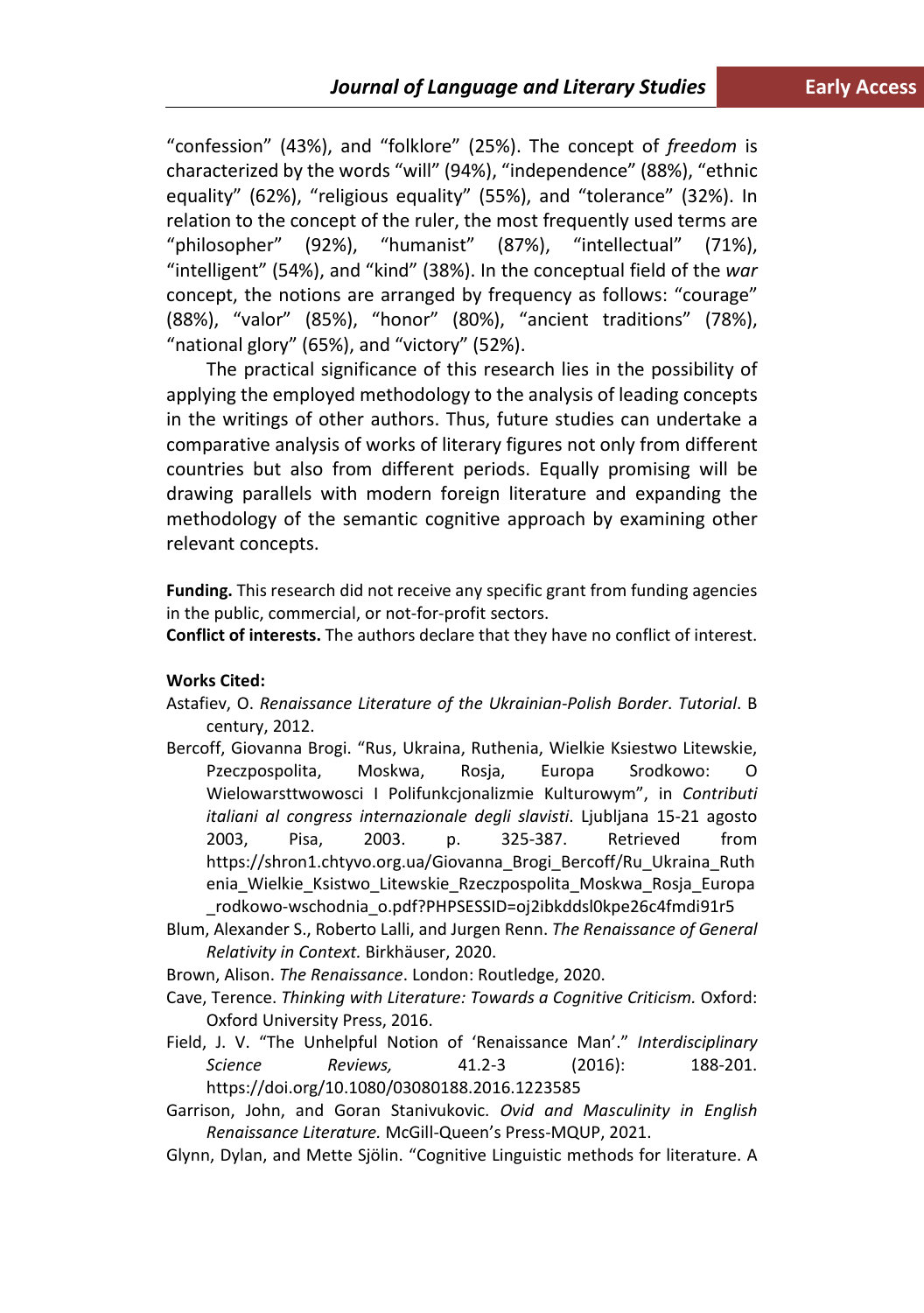usage-based approach to metanarration and metalepsis", in *Texts and Minds. Papers in Cognitive Poetics and Rhetoric*. Frankfurt/Main: Peter Lang, 2012. p. 85-102. https://doi.org/10.13140/RG.2.1.2751.1209

- Halpern, Richard. "Introduction. Marxism, New Historicism, and the Renaissance", in *The Poetics of Primitive Accumulation*. Ithaca, NY: Cornell University Press, 2019. p. 1-16. https://doi.org/10.7591/9781501734908- 002
- Hui, Andrew. *The Poetics of Ruins in Renaissance Literature.* New York, USA: Fordham **University** Press, 2017. https://doi.org/10.1515/9780823273379
- Kasyanov, G., and A. Tolochko. "National Stories and Modern Historiography: Challenges and Dangers when Writing a New History of Ukraine." *Harward Ukrainian Studies* 34.1-4 (2013): 79-104.
- Keenan, Siobhan. *Renaissance Literature.* Edinburgh University Press, 2008.
- Kristeller, Paul. "The Moral Thought of Renaissance Humanism", in *Renaissance Thought and the Arts*. Princeton: Princeton University Press, 2021. p. 20- 68. https://doi.org/10.1515/9780691214849-004
- Lavocat, Françoise. *Interprétation littéraire et sciences cognitives.* Paris: Hermann, 2016.
- Leverenz, David. *Manhood and the American Renaissance.* Ithaca, NY: Cornell University Press, 2021. https://doi.org/10.1515/9781501744143
- Litvinov, V. *Renaissance Humanism in Ukraine. Ideas of Humanism of the Renaissance in the Ukrainian Philosophy of XV – the beginning of the XVII century.* Кyiv: Vidavnytstvo Solomiya Pavlychko "Foundations", 2000.
- Litvinov, V. *Stanislaw Orikhovsky. Historical and Philosophical Portrait*. Кyiv: Akademperiodyka, 2014.
- Nichik, V. *Ukrainian Renaissance Humanists. Anthology. Part 1, 2.* Kyiv: Scientific thought, 1995.
- Orikhovsky, Stanislaw. *Instructions to the Polish King Sigismund II Augustus,*  2016. Retrieved from http:/litopys.org.ua/old14\_16/old14\_08.htm
- Pacheco, Cristian Silva, and Carolina Iturra Herrera. "A Conceptual Proposal and Operational Definitions of the Cognitive Processes of Complex Thinking." *Thinking Skills and Creativity* 39 (2021): 100794. https://doi.org/10.1016/j.tsc.2021.100794
- Penter, Tanja. "Independence, Revolution, War, and the Renaissance of National History in Ukraine", in *National History and New Nationalism in the Twenty-First Century*. Routledge, 2021. p. 229-249.
- Pilarczyk, Krzysztof. "Rajmund Pietkiewicz, In Search of "the Genuine Word of God". Reception of the West-European Christian Hebraism the Polish-Lithuanian Commonwealth in the Renaissance (transl. by Monika and Jacek Szela, Göttingen: Vandenhoeck & Ruprecht 2020)". *The Biblical Annals* 11.1 (2021): 149-151. https://doi.org/10.31743/biban.11881
- Pope, Stephanie, and Nigel Smith. *Rethinking Renaissance Symbolism: Material Culture, Visual Signs, and Failure in Early Modern Literature.* Princeton, NJ: Princeton University, 2021.
- Popova, Zoya D., and Iosif A. Sternin. *Kognitivnaya lingvistika [Cognitive*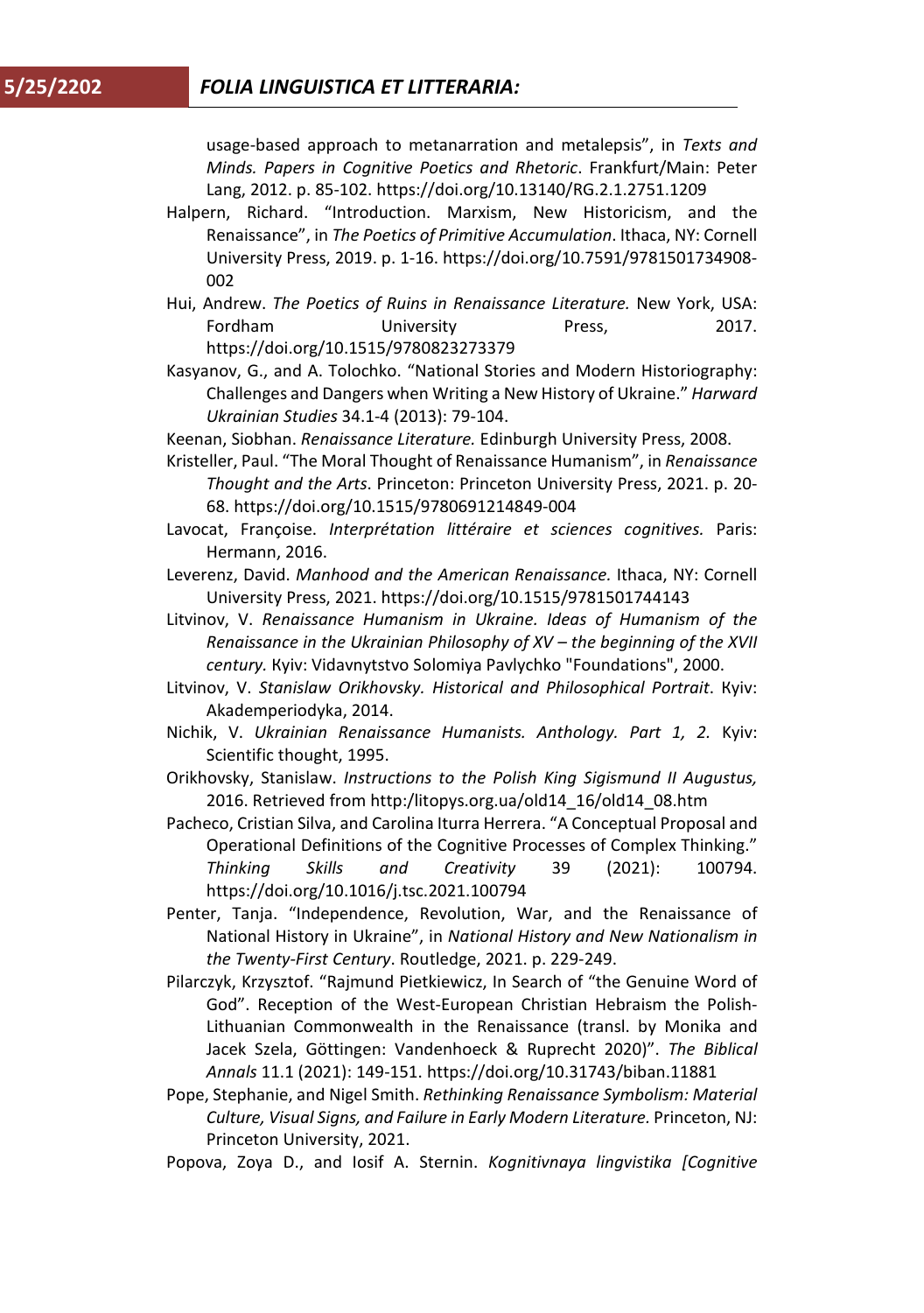*linguistics]*. Moscow: Vostok-Zapad, 2007.

- Potter, David. "War Propaganda, Literature and National Identity in Renaissance France", in *Networks, Regions and Nations: Shaping Identities in the Low Countries*. Brill, 2010. 173-93. https://doi.org/10.1163/ej.9789004180246.i-292.44
- Schülke, Christoph. *Medievalia Et Humanistica, No. 46: Studies in Medieval and Renaissance Culture: New Series.* Rowman & Littlefield Publishers, 2021.
- Segel, Harold. *Renaissance Culture in Poland.* Ithaca, NY: Cornell University Press, 2019. https://doi.org/10.7591/9781501737800
- Sellars, John. "Renaissance Humanism and Philosophy as a Way of Life." *Metaphilosophy* 52.2 (2020): 226-243. https://doi.org/10.1111/meta.12409
- Shevchuk, V. *Musa Roksolanskaya. Renaissance. Early Baroque. Vol. 1.* Kyiv: Scientific opinion, 2004.
- Shevchuk, V., and V. Yaremenko. *The Word is Multi-Valued. Emphasis. Vol. 1.* Kyiv: Akonit, 2006.
- Siedina, Giovanna. *Essays on the Spread of Humanistic and Renaissance Literary Civilization in the Slavic World (15th-17th century).* Firenze: Firenze University Press, 2020.
- Sysyn, Frank. "Fatherland in Early Eighteenth-Century Ukrainian Political Culture." *Ukraina Moderna* 10 (2004): 7-18.
- Yakovenko, N. *Mirrors of identity. A study on the history of ideas and ideas in Ukraine of the XVI-beginning of the XVIII century.* Laurus MMII, 2012.
- Yaremenko, V. "Panorama of Ukrainian Literature from the Beginning to the End of the XVIII Century", in *The Word is Valuable. Book 1* (pp. 11-31). Kyiv: Akonit, 2006. 11-31.
- Zunshine, Lisa. *The Oxford Handbook of Cognitive Literary Studies.* Oxford: Oxford University Press, 2015.

### **Appendix 1. A full list of the works studied (the corpus).**

Adam Chagrovsky "Ukrainian Duma"

Mikolaj Hussowski "New and Famous Victory over Turks in Month of July" Martin Pashkovsky "The Turkish History and the Cossack Clashes with the Tatars" Sebastian Klonowic "Roksolania"

Szymon Pekala "De bello Ostrogiano"

- Maciej Stryjkowski "On ancient rites, or rather madness of Russian, Polish, Zhmud, Lithuanian, Livland, and Prussian idolaters and the difference of their false gods"
- Stanislaw Orikhovsky "Instructions to the Polish King Sigismund II Augustus"

## **Концептуальная картина мира в творчестве украинских писателей: творчество эпохи Ренессанса**

В исследовании изучаются особенности концептуального мировоззрения украинских писателей эпохи Ренессанса (конец XV-XVI вв.). Целью